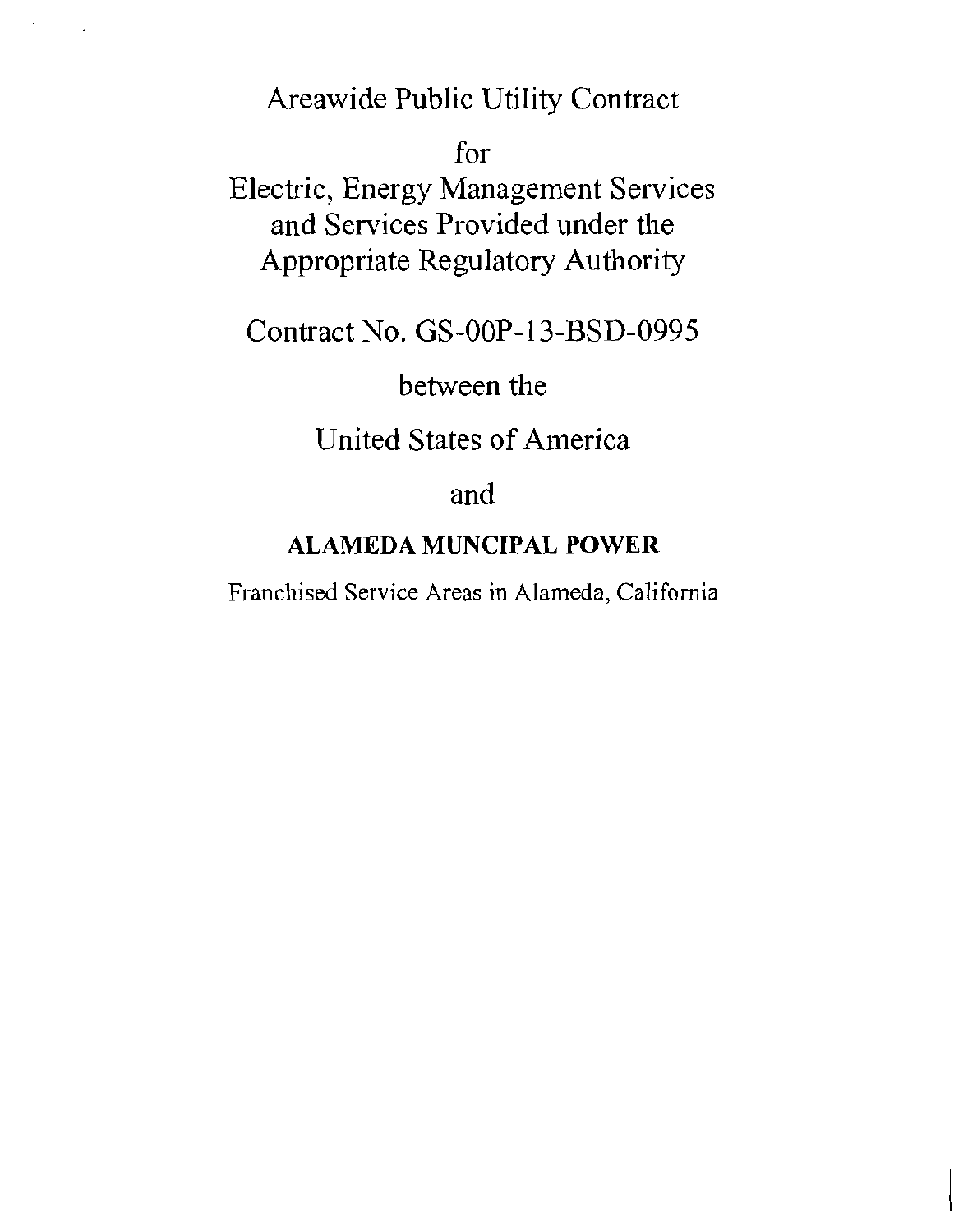# Negotiated Areawide Contract **No. GS-OOP-13-BSD-0995**  between the **United States of America**  And **ALAMEDA MUNICIPAL POWER**

# **TABLE OF CONTENTS**

# **Article Page**

 $\cdot$ 

| 1.                                                        |                                                     |  |  |  |
|-----------------------------------------------------------|-----------------------------------------------------|--|--|--|
| 2.                                                        |                                                     |  |  |  |
| 3.                                                        |                                                     |  |  |  |
| 4                                                         | Authorization Procedure and Service Disconnections5 |  |  |  |
| 5.                                                        |                                                     |  |  |  |
| 6.                                                        |                                                     |  |  |  |
| 7.                                                        |                                                     |  |  |  |
| 8.                                                        |                                                     |  |  |  |
| 9.                                                        |                                                     |  |  |  |
|                                                           |                                                     |  |  |  |
| 11.                                                       |                                                     |  |  |  |
|                                                           |                                                     |  |  |  |
| 13.                                                       |                                                     |  |  |  |
| 14.                                                       |                                                     |  |  |  |
|                                                           |                                                     |  |  |  |
| 16.                                                       |                                                     |  |  |  |
| 17.                                                       |                                                     |  |  |  |
| 18.                                                       |                                                     |  |  |  |
|                                                           |                                                     |  |  |  |
|                                                           |                                                     |  |  |  |
|                                                           |                                                     |  |  |  |
|                                                           |                                                     |  |  |  |
|                                                           |                                                     |  |  |  |
| Authorization for Services Provided under the Appropriate |                                                     |  |  |  |
|                                                           |                                                     |  |  |  |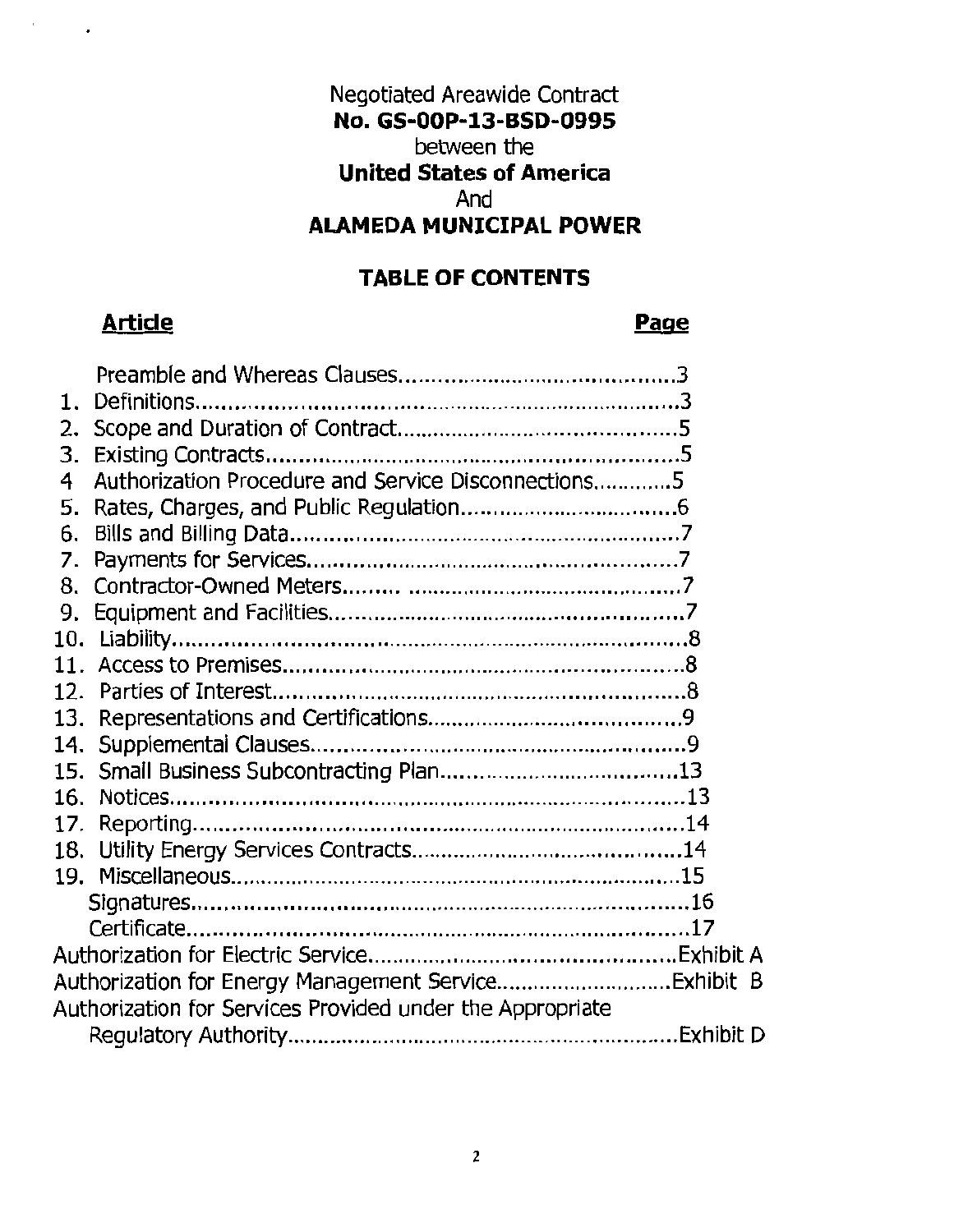# NEGOTIATED AREAWIDE CONTRACT No. **GS-OOP-13-BSD-0995**

# BETWEEN THE UNITED STATES OF AMERICA AND **ALAMEDA MUNICIPAL POWER**

THIS AREAWIDE CONTRACT FOR ELECTRIC, ENERGY MANAGEMENT SERVICES, AND SERVICES PROVIDED UNDER THE APPROPRIATE REGULATORY AUTHORITY is executed this  $6<sup>th</sup>$  day of  $\sqrt{N}$ between the UNITED STATES OF AMERICA, acting through the Administrator of General Services (hereinafter referred to as the "Government"), pursuant to the authority contained in 40 U.S.C. 501(b)(1), and Alameda Municipal Power, a municipal electric utility and department of the City of Alameda, a Charter City organized and existing under the laws of the State of California, and having its principal office and place of business at 2000 Grand Street, Alameda, California 94501 (hereinafter referred to as the "Contractor"):

WHEREAS, the Contractor now has on file with the Public Utilities Board, City of Alameda, California and/or with such other regulatory bodies as may have jurisdiction over the Contractor (hereinafter referred to collectively as the "Board") all of its effective tariff, rate schedules, riders, rules and regulatory terms and conditions of service, as applicable;

WHEREAS, with some exceptions, the Government is generally required by Chapter 1 of Title 48 of the Federal Acquisition Regulation (FAR), 48 CFR 41 .204, to enter into a bilateral contract for electric and/or energy management services at each Federal facility where the value of the utility service provided is expected to exceed \$150,000 per year;

WHEREAS, where the Government has an Areawide Contract in effect with a particular utility then such utility service is normally to be procured thereunder;

WHEREAS, the Contractor and the Government mutually desire that this Areawide Contract be used by the agencies of the Government in obtaining electric and/or energy management services provided under the Appropriate Regulatory Authority from the Contractor and to facilitate partnering arrangements as encouraged and authorized by 10 U.S.C. 2911-2918 and 42 U.S.C. 8256;

NOW. THEREFORE. in consideration of the premises and mutual covenants herein contained, the parties hereby agree as follows:

#### ARTICLE 1. DEFINITIONS.

1.1. As used in this contract,

(a) the term "Areawide Contract" means this master contract entered into between the Government and Contractor to cover the utility service acquisitions of all Federal agencies in the franchised certificated service territory from Contractor for a period not to exceed ten (10) years;

(b) the term "Agency" means any Federal department, agency, or independent establishment in the executive branch of the Government, any establishment in the legislative or judicial branches of the Federal Government, or any wholly or mixed ownership Government corporation, as defined in the Government Corporation Control Act, a list of which Agencies may be found by searching the document entitled ADM 4800.2G, dated February 16, 2011, on the General Services Administration website;

(c) the term "Ordering Agency" means any Agency that is authorized to and obtains Utility Services under this Areawide Contract;

(d) the term "Authorization" means an order form used to acquire services under this areawide contract (see Exhibit "A" AUTHORIZATION FOR ELECTRIC SERVICE, Exhibit "B" AUTHORIZATION FOR ENERGY MANAGEMENT SERVICE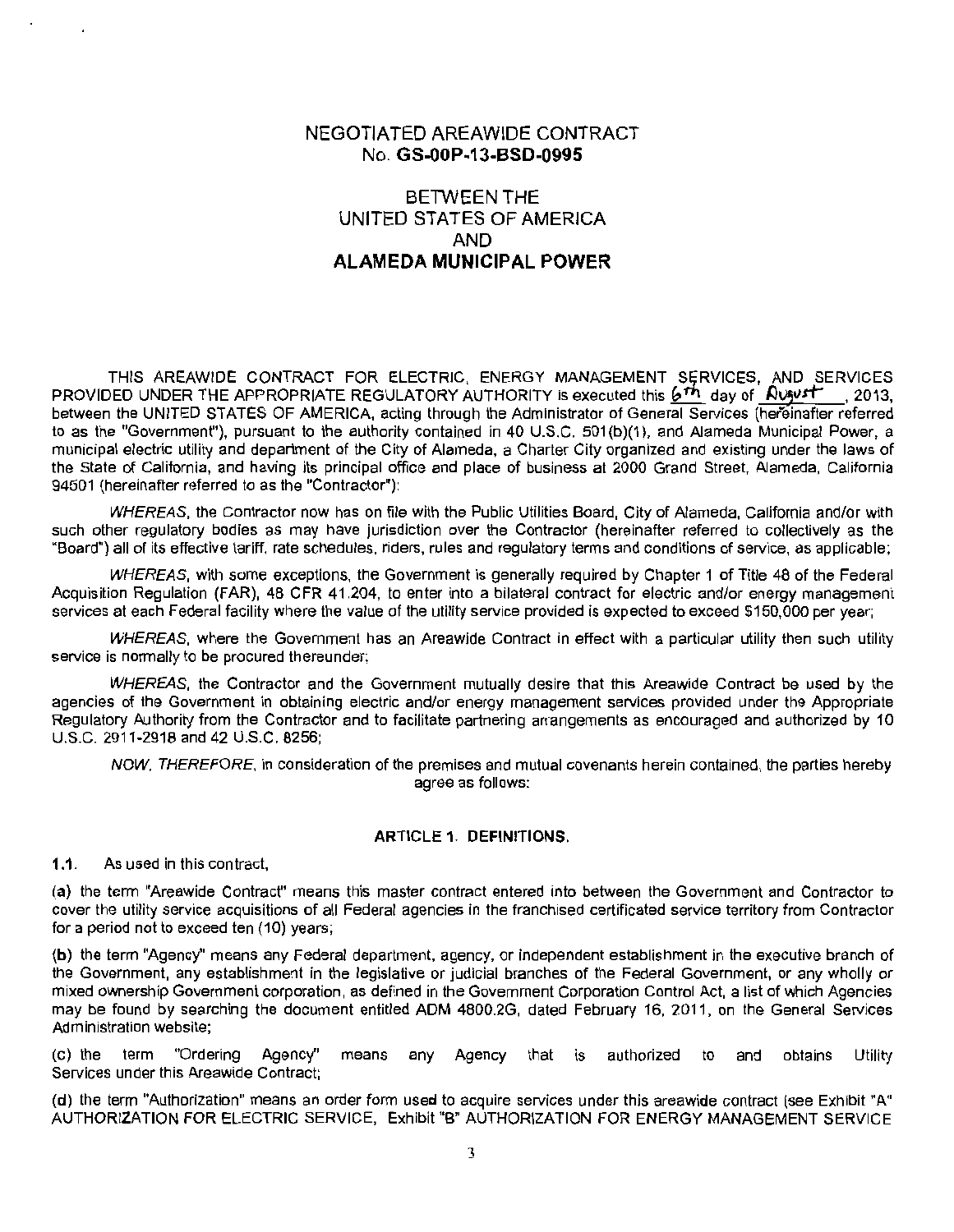and/or and/or Exhibit "D" AUTHORIZATION FOR THE PROVISION OF SERVICES PROVIDED UNDER THE APPROPRIATE REGULATORY AUTHORITY) annexed hereto. With the exception of the provisions defined in "Contractor's Tariff' and "Contractor's Terms and Conditions," all authorizations shall be administered outside of the oversight and purview of the regulatory environment and in accordance with the requirements of the Federal Acquisition Regulations;

(e) the term "Termination Authorization" means an order form used to by the Government to notify the Contractor that the Government wants to discontinue or disconnect a specific utility service provided under this Contract, where the Authorization for Utility Services does not otherwise specify how Utility Services are to be terminated. (see Exhibit "A" AUTHORIZATION FOR ELECTRIC SERVICE, Exhibit "B" AUTHORIZATION FOR ENERGY MANAGEMENT SERVICE and/or and/or Exhibit "D" AUTHORIZATION FOR THE PROVISION OF SERVICES PROVIDED UNDER THE APPROPRIATE REGULATORY AUTHORITY);

(f) the term "Service" means any electric and/or energy management services generally available from the Contractor pursuant to Contractor's Tariff or the Contractor's Terms and Conditions, whichever is applicable;

(g) the term "Electric Service" means regulated electric commodities (where applicable), transportation, distribution, and/or related services;

(h) the term "Energy Conservation Measure" means any specific energy related or water project intended to provide energy savings and/or demand reduction in Federal facilities (Reference Article 18 herein);

(i) the term ~Energy Management Service (EMS)" means any project that reduces and/or manages energy demand in a facility as well as those services that determine whether such reductions are feasible (such as energy audits and any ancillary services necessary to ensure the proper operation of the energy conservation measure. Such measures include, but are not limited to, operating, maintenance and commissioning services. {Energy Conservation Measure and Demand Side Management Measure are considered equivalent terms, and may result from Energy Management Services.) To be considered an EMS measure, the measure must satisfy all of the following requirements:

1. the EMS measure must produce measurable energy reductions or measurable amounts of controlled energy and/or water use;

2. the EMS measure must be directly related to the use of energy or directly control the use of energy or water;

3. the preponderance of work covered by the EMS measure (measured in dollars} must be for

Items 1 and 2 above; and

4. the EMS measure must be an improvement to real property.

0} the term "Contractor's Tariff' means the Alameda Municipal Power's Utility Service Tariffs, and includes rate schedules, covenants, riders, rules, regulations, and regulated terms and conditions of service as may be modified, amended or supplemented by the Contractor from time to time and approved by the Board;

(k) the term "Contractor's Terms and Conditions" for this Agreement, means the generic terms, conditions, policies, procedures, payment terms established by the Contractor for those services that are provided pursuant to this Contract. and as such, may be modified, amended, or supplemented by the Contractor from time to time, that are under the Board's jurisdiction, but are not required to be approved by the Board before they take effect. The definition of "Terms and Conditions" shall not include price-related matters or contract terms developed for specific Authorizations;

(I) the term "Connection Charge'' means a Contractor's charge for facilities on the Contractor's side of the delivery point which facilities (1) are required to make connections with the nearest point of supply and (2) are installed, owned, maintained, and operated by the Contractor in accordance with the Contractor's Tariff and the Board's rules and regulations;

(m} the term "Class of Service" or "Service Classification" means those categories of service established by the Contractor's Tariff as filed with the Board; and

(n) the term "Utility Service" means any Electric, Energy Management Services and/or Services provided under the Appropriate Regulatory Authority that are generally available from the Contractor pursuant to Contractor's Tariff or the Contractor's Terms and Conditions, whichever is applicable.

1.2. This Article is hereby expanded to include the additional definitions contained in FAR Clause 52.202-1, Definitions (JULY 2004}, 48 C.F.R. 52.202-1, which are incorporated herein by reference.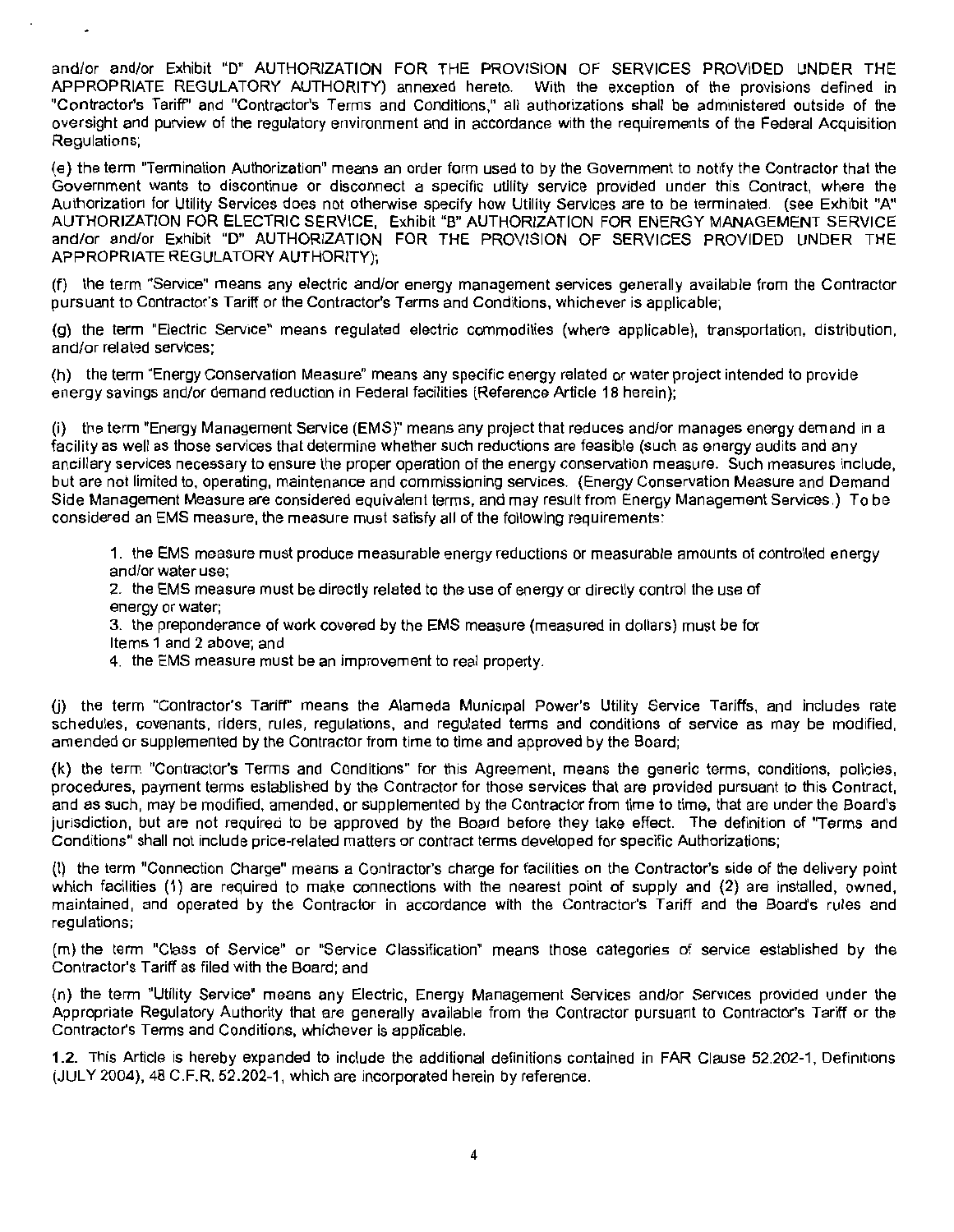## ARTICLE 2. SCOPE AND DURATION OF CONTRACT.

2.1. This Areawide Contract shall be in effect on and after the date of execution and shall continue for a period of ten (10) years, except that the Government, pursuant to the clause contained in FAR 52.249-4 (46 C.F.R. 52.249-4), incorporated into this Areawide Contract under Article 14.1-69, or the Contractor, upon 60 days written notice to the Government, and without liability to the Government or any Ordering Agency, may terminate this Areawide contract, in whole or in part, when it is in their respective interest to do so. Neither the stated duration of this Areawide Contract nor any other termination of it, in whole or in part, shall be construed to affect any obligation for any payment, charge, rate, or other matter that may be imposed pursuant to the Contractor's tariff, Contractor's Terms and Conditions or in any Authorization entered into pursuant to this Areawide Contract.

2.2. Authorizations may be executed under this Areawide Contract at any time during the term of this contract, up to and including the last effective date. The term of the Authorization shall be for a term of up to ten (10) years that is independent of the term of this Areawide Contract provided this contract is superseded by a follow-on contract with the Contractor.

2.3. The provisions of this Areawide Contract shall not apply to the Contractor's service to any Agency until both the Ordering Agency and the Contractor execute a written Authorization for Electric and/or Energy Management services. After both the Government and Contractor have signed the Authorization, the Contractor will furnish to the Ordering Agency, and the Ordering Agency will purchase from the Contractor, the specific Utility Services described in the Authorization for the installation(s) or facility(ies) that are named in the Authorization.

2.4. Nothing in this Areawide Contract shall be construed as precluding the Ordering Agency and the Contractor from entering into an Authorization for negotiated rates or service of a special nature, provided such negotiated rates or service are in accordance with the rules and regulations of the Board, if applicable.

2.5. To facilitate an Ordering Agency obtaining services under Alameda Municipal Power's standard agreements for utility service, an Exhibit "D" has been included in this Areawide Contract. This Exhibit "D" is designed so it also can be used by an Ordering Agency when a change requested by the Ordering Agency to Alameda Municipal Power's standard terms and conditions for utility service has been approved by the appropriate regulatory authority.

# ARTICLE 3. EXISTING CONTRACTS.

3.1. The parties agree that an Agency currently acquiring service from the Contractor under a separate written contract may continue to do so until that contract expires or until such time as the Agency and the Contractor mutually agree to terminate that separate written contract and have such service provided pursuant to this Areawide Contract by executing an appropriate Authorization or Authorizations.

3.2. Existing special rates and services of a special nature currently provided under a separate written contract may be continued under the Authorizations described in Article 3.1 if requested by the Ordering Agency and agreed upon by the Contractor.

# ARTICLE 4. AUTHORIZATION PROCEDURE AND SERVICE DISCONNECTION.

4.1. To obtain or change service under this Areawide Contract, the Ordering Agency shall complete the appropriate Authorization and forward it to the Contractor. Upon the request of the Ordering Agency, the Contractor shall endeavor to provide reasonable assistance to the Ordering Agency in selecting the service classification which may be most favorable to the Ordering Agency. Upon execution of an Authorization by both the Contractor and the Ordering Agency, the date of initiation or change in service shall be effective as of the date specified in the Authorization. In the event a date is not specified in the Authorization as the effective date, the date in which the Authorization was signed by the Ordering Agency shall be the effective date of the Authorization. An executed copy of the Authorization shall be transmitted by the Ordering Agency to GSA at the address provided in Article 16.1 .

4.2. During the term of this Areawide Contract, effective Authorizations need not be amended, modified, or changed by an Ordering Agency to reflect changes in: accounting and appropriation data, the Contractor's Tariff requirements, the Contractor's cost of purchased fuel, or the estimated annual cost of service. Such changes are considered internal to the party involved. Where changes are required in effective Authorizations because of a change in the service requirements of an Ordering Agency, an amended Authorization shall be mutually agreed upon and executed.

4.3. An Ordering Agency or the Contractor may discontinue service provided pursuant to this Areawide Contract to a particular Federal facility or installation by delivering a written Termination Authorization to the other. Such discontinuance of service by an Ordering Agency or the Contractor shall be in accordance with the terms of this Areawide Contract and the Contractor's Tariff, Contractor's Terms and Conditions, or as otherwise provided under a particular Authorization.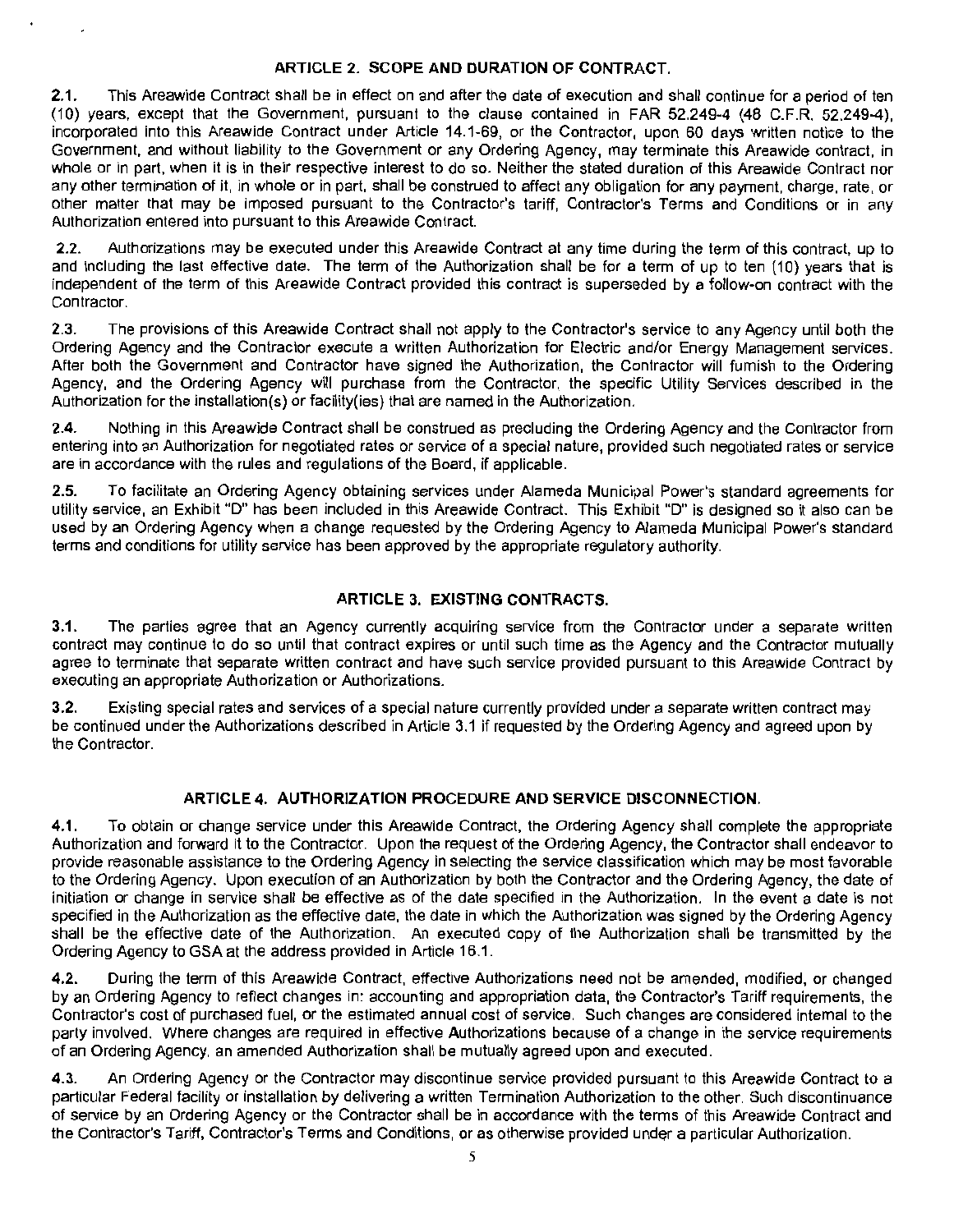4.4. Prior to entering into an Authorization for goods and/or services generally available from other sources on a competitive basis, the Contracting Officer shall obtain a justification for utilizing other than full and open competition in accordance with the policies and procedures prescribed by Subpart 6.3 of the Federal Acquisition Regulations (48 C.F.R 6.301).

4.5. In the event the Areawide Contract is not renewed at the expiration of the contract term, and active Exhibit "B" Authorization for energy management service shall be cancelled unless it is modified to incorporate the general terms and conditions of the current contract and the term extended to the required contract term specified in the Authorization.

4.6 The Contracting Officer of the Authorization shall review the clauses in Article 14 and include the relevant clauses in Exhibit "A" AUTHORIZATION FOR ELECTRIC SERVICE, Exhibit "8" AUTHORIZATION FOR ENERGY MANAGEMENT SERVICE and/or and/or Exhibit "D" AUTHORIZATION FOR THE PROVISION OF SERVICES PROVIDED UNDER THE APPROPRIATE REGULATORY AUTHORITY.

# ARTICLE 5. RATES, CHARGES, AND PUBLIC REGULATION.

5.1. A complete listing of all the Contractor's Tariffs are available to the Government and any Ordering Agency electronically at the Contractor's website accessible via the tariff link on the website entitled www.alamedamp.com

5.2. Subject to the provisions of Article 2.3, all utility and/or energy management service purchases under this Areawide Contract, as well as any other actions taken under this Areawide Contract, shall be in accordance with, and subject to, the Contractor's Tariff, except to the extent that same are preempted by Federal law. Throughout the term of the Contract, the Government shall have full access to the Contractor's currently effective Tariffs. In the event the Contractor's Tariff becomes inaccessible via the internet or the Ordering Agency does not have access to the internet. the Contractor agrees to provide newly effective or amended Tariff in accordance with the Contractor's Tariff distribution practices, policies and procedures applicable to all customers.

5.3. If, during the term of this Areawide Contract, the Board approves a change in rates for utility service obtained under an Authorization in effect hereunder, the Contractor agrees to continue to furnish, and the Ordering Agency agrees to continue to pay for, those Utility Services at the newly approved rates from and after the date such a rate change is made effective. As provided in Article 4.2, modification of any Authorization hereunder is not necessary to implement higher or lower rates.

5.4. The Contractor hereby represents and warrants to the Government that the Utility Service rates available to any Ordering Agency hereunder shall at all times not exceed those available to any other customer served under the same service classification for the same or comparable service, under like conditions of use. Nothing herein shall require the Contractor to apply a utility service rate that is inapplicable to the Ordering Agency.

5.5. Reasonable written notice via an Authorization shall be given by the Ordering Agency to the Contractor, at the address provided in Article 16.2, of any material changes proposed in the volume or characteristic of utility services required by the Ordering Agency.

5.6. To the extent required by the Contractor's Tariff or the Contractor's Terms and Conditions, and in accordance therewith, any necessary extension, alteration, relocation, or reinforcement of the Contractor's transmission and/or distribution lines, related special facilities, service arrangements, Energy Management Services (including any rebates to which the Ordering Agency may be entitled), energy audit services, or other Utility Services required or requested by an Ordering Agency shall be provided and, as applicable, billed for, by the Contractor.

5.7. To the extent available from the Contractor, the Contractor shall provide and, as applicable, bill for technical assistance on or concerning an Ordering Agency's equipment (such as the inspection or repair of such equipment) as may be requested by such Ordering Agency. The charges for such technical assistance shall be calculated at the time the technical assistance is rendered in accordance with the Contractor's applicable billing schedule in effect at the time the technical assistance is rendered (except as otherwise mutually agreed upon by the Contractor and Ordering Agency in writing), and the assistance shall comply with Contractor's Tariff, if applicable.

5.8. The Authorization used to obtain and provide the matters, Utility Services, or technical assistance described in Articles 5.6 and 5.7 above shall contain information descriptive of the matters, services, or technical assistance required or requested, including the amount of (or method to determine) any payment to be made by the Ordering Agency to the Contractor for the provision of said matters. services, or technical assistance.

5.9. Any charges for matters or services referenced in Article 5.6 hereof which are not established by the Contractor's Tariff shall be subject to audit by the Ordering Agency. Payment for the matters and services referenced in Article 5.6 shall not be unreasonably withheld or denied. The Contractor further warrants and represents to the Government that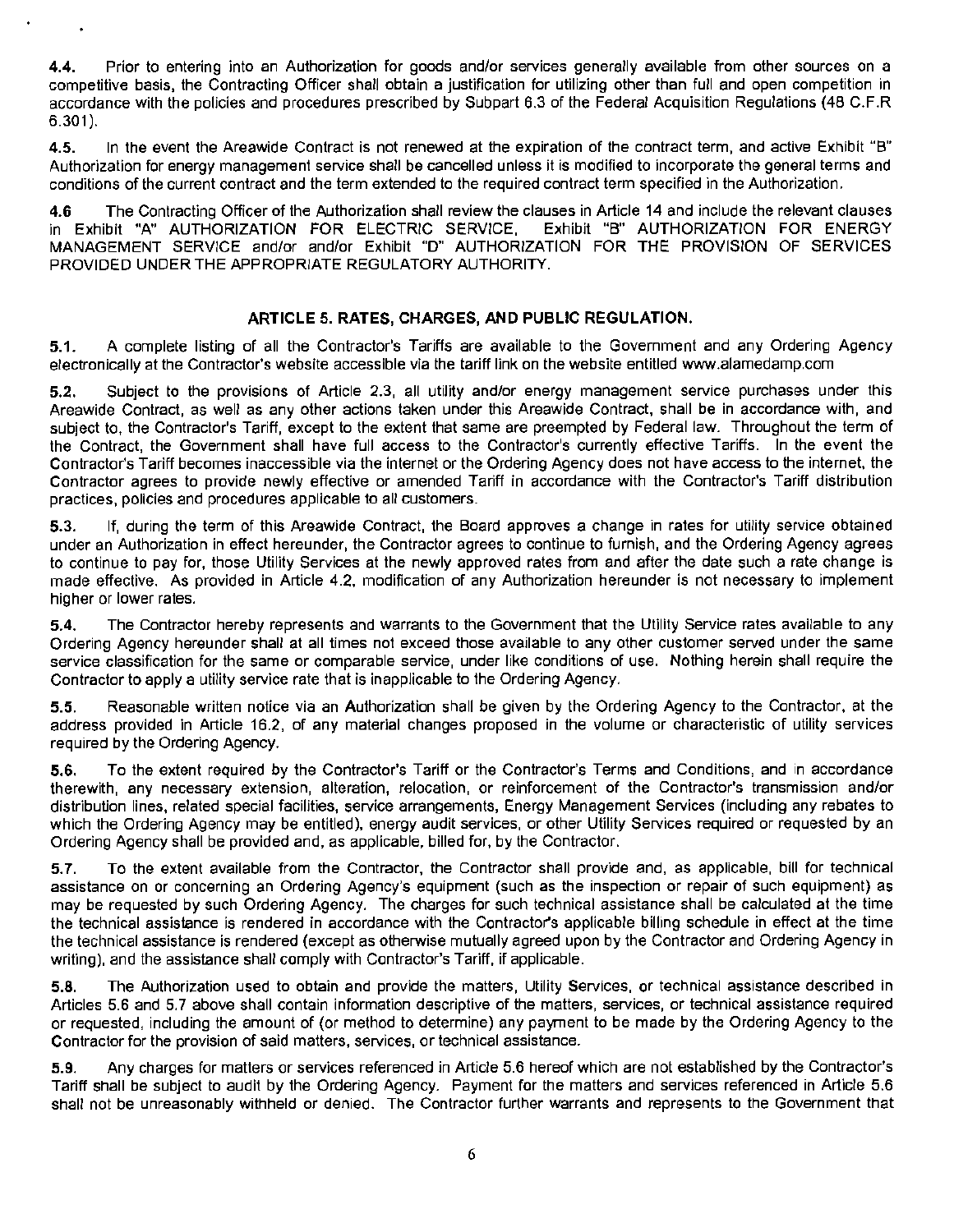charges for the matters or services referenced in Article 5.6. will not exceed the charges billed to other customers of the Contractor served under the same service classification for like matters or services provided under similar circumstances.

### **ARTICLE 6. BILLS AND BILLING DATA.**

**6.1.** The Utility Services supplied hereunder shall be billed to the Ordering Agency at the address specified in each Authorization. Bills shall be submitted in original only, unless otherwise specified in the Authorization. All bills shall contain such data as is required by the Board to substantiate the billing, and such other reasonable and available data as may be requested by the Ordering Agency, provided that such other data are contained in bills provided to other customers of the Contractor served under the same service classification as the Ordering Agency.

# **ARTICLE 7. PAYMENTS FOR SERVICES.**

**7.1.** With the exception of the payments described in Article 7.3 herein, payments hereunder shall not be paid in advance of services rendered. The Ordering Agency shall effect payment of all bills for Utility services rendered under this Areawide Contract in accordance with the terms of the Contractor's currently effective payment provisions of the Contractor's Tariff. Changes in the Contractor's Tariff provisions for the payment of bills shall supersede the provisions of this paragraph.

**7 .2.** The Ordering Agency will make invoice payments for services not subject to the direct oversight or approval of the Board in accordance with the provisions of the FAR Subpart 52.232-25 (Article 14.1-43). The interest rate for late payments made pursuant to this clause shall be computed in accordance with the Office of Management and Budget prompt payment regulations at 5 C.F .R. 1315.

7.3. All payments hereunder shall not normally be made in advance of services rendered in accordance with FAR Subpart 32.4 unless required by the Contractor's Tariff. The applicability of this provision is limited to connection charge and line extension payments specifically cited and provided for in the Contractor's Tariff.

**7.4.** Each payment made by Treasury check to the Contractor shall include the Contractor's billing stub(s), or a Government or Ordering Agency payment document that clearly and correctly lists all of the Contractor's account numbers to which the payment applies and the dollar amount applicable to each account. If payment is by Electronic Funds Transfer either through the Automated Clearing House (ACH) or the Federal Reserve Wire Transfer System, the provisions of FAR Subpart 52.232-37 shall apply (See Article 14) and the Ordering Agency must specify the method of payment and the designated payment office on the Authorization form.

# **ARTICLE 8. CONTRACTOR-OWNED METERS.**

**8.1.** Metering equipment of standard manufacture suitable to measure all Utility Services supplied by the Contractor hereunder shall be furnished, installed, calibrated and maintained by the Contractor at its expense. In the event any meter fails to register or registers incorrectly, as determined by the regulations of the Board, billing adjustments shall be<br>made in accordance with such regulations.

8.2. The Contractor, so far as possible, shall read all meters monthly in accordance with the Contractor's Tariff and the Board's regulations.

**8.3.** Meters shall be inspected upon installation at no direct charge to the Ordering Agency. Subsequent inspection, periodic testing, repair, and replacement of meters shall be done in such place and manner as provided by the Board's regulations. Upon notice that a meter is failing to register correctly, the Contractor shall take immediate steps to effect replacement or repair. Ordering Agencies shall have the right to request a meter test in accordance with the procedures prescribed in the Board's regulations. The tests and applicable meter accuracy standards are those set forth in the Board's regulations. The expense of meter tests shall be borne by the party designated as responsible therefore in the Board's regulations.

**8.4.** For the purposes of this Article, references to meters shall apply only to Contractor-owned metering devices installed and maintained by the Contractor in accordance with Board guidelines for regulated Utility Service(s). References to meters under this Article shall not apply to meters that are to be installed by the Contractor at the request of an Ordering Agency, to be owned by the Government as a part of an Authorization for Energy Management Service or<br>service other service. The service of the service of the service of the service service.

# **ARTICLE 9. EQUIPMENT AND FACILITIES.**

**9.1 .** Subject to the provisions of Article 5.6 hereof, the responsibility for owning, furnishing, installing. and maintaining all equipment and facilities {other than meters) required to supply service at the delivery point(s) specified in an Authorization shall be determined in accordance with the Contractor's regulated Tariff. The Ordering Agency shall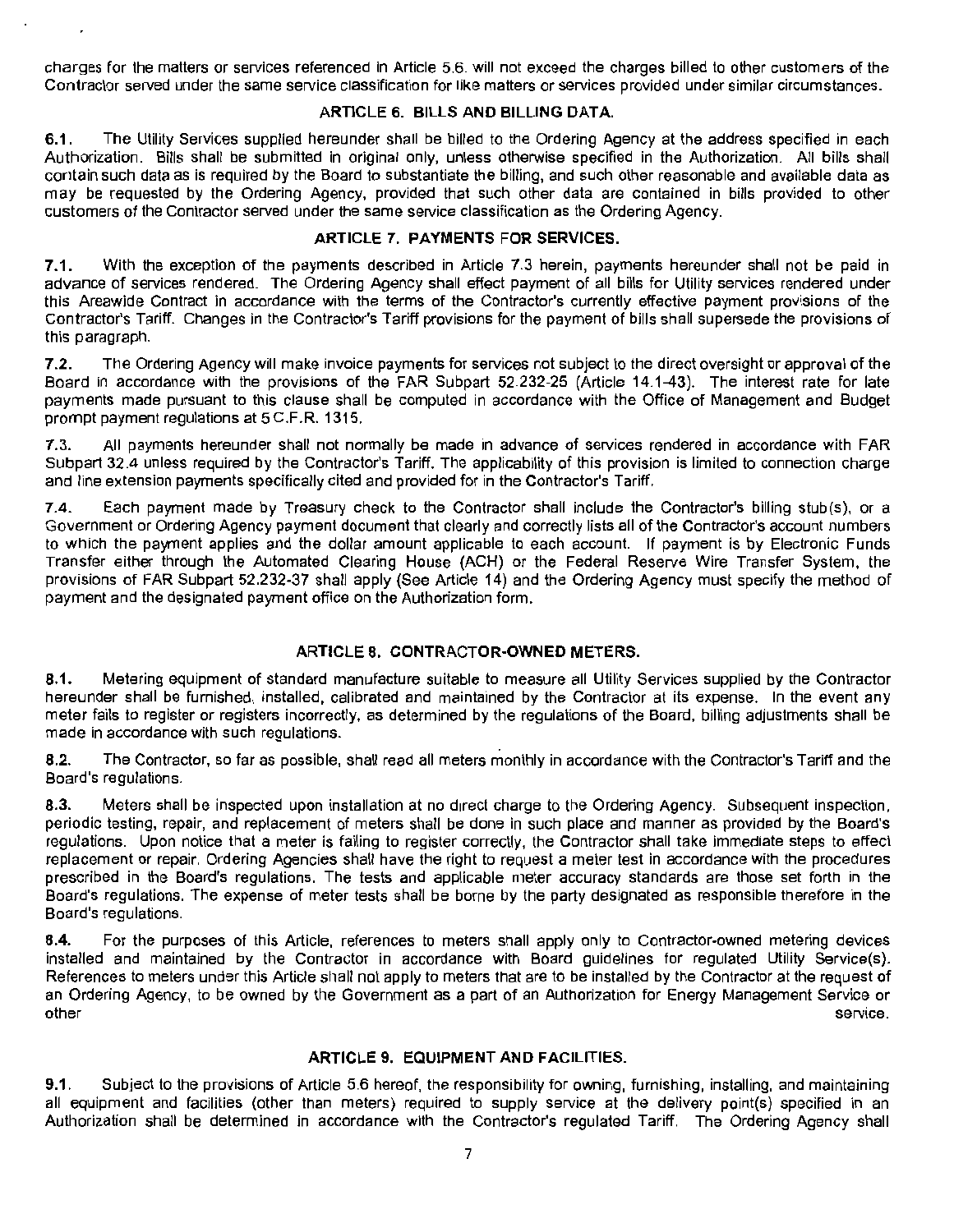provide. free of charge to the Contractor, mutually agreeable locations on its premises for the installation of meters and such other equipment furnished and owned by the Contractor and necessary to supply service hereunder. The Contractor shall, at all times during the life of this Areawide Contract. operate and maintain at its expense such equipment or facilities as for which it has responsibility in accordance with this Article 9.1, and shall assume all taxes and other charges in connection therewith. Notwithstanding anything to the contrary in FAR 52.241-5 (Contractor's Facilities (FEB 1995)), to the extent required by the Contractor's Tariffs and the Board's rules and regulations, and in accordance thereof, such equipment and facilities for which the Contractor has responsibility in accordance with this Article 9.1 may be removed or abandoned in place. In both cases, the Agency's premises shall be restored by the Contractor at its expense within a reasonable time after discontinuance of service to the Ordering Agency.

9.2. All necessary rights-of-way, easements and such other rights necessary to permit the Contractor to perform under this contract shall be obtained and the expense for same borne in accordance with the Contractor's Tariff and the Board's rules and regulations.

#### **ARTICLE 10. LIABILITY.**

**10.1.** If the Government and/or an Ordering Agency has limited or restricted the Contractor's right of access under Article 11 and thereby interfered with the Contractor's ability to supply service or to correct dangerous situations which are a threat to public safety, Alameda Municipal Power shall be excused from any contractual or service obligations that are impacted by the Government's limitation or restriction on access and the Government shall be responsible for any liability resulting from such restricted or limited access to the extent permitted by law and authorized by appropriations. This Article 10.1 shall not be construed to limit the Government's liability under applicable law.

**1**0.2. The Contractor's liability to the Government and to any Ordering Agency for any failure to supply service, for any interruptions in service, and for any irregular or defective service shall be determined in accordance with the Contractor's Tariff.

**10.3.** Except as provided above, and in accordance with the Contractor's Tariff, the Government shall not be liable for damage or injury to any person or property, including death, occasioned solely by the Contractor, its employees' or agents' negligent installation and use, operation or intentional misuse of the Contractor's equipment or facilities.

**1 0.4.** In accordance with the Contractor's Tariff, neither the Contractor nor its employees or agents, shall be liable for damage or injury to any person or property, including death, occasioned solely by the negligent installation, use, operation or intentional misuse of Contractor's equipment or facilities by the Government, its employees or agents.

**10.5.** The Contractor shall not be liable for incidents arising out of or in any way connected with the violation or compliance with any local, state, or federal environmental law or regulation resulting from pre-existing conditions at a Government job site, release or spill of any pre-existing hazardous materials or waste, or out of the management and disposal of any pre-existing contaminated soils or ground water which was removed from the ground as a result of work performed by the Contractor, unless it can be determined that there was negligence on the part of the Contractor's employees which resulted in willful failure to notify and react to an obvious pre-existing condition.

**10.6.** The Government agrees to accept full responsibility for and bear all costs associated with pre-existing environmental liability. Responsibility for testing, abatement, remediation, and/or disposal of hazardous material, including, but not limited to, contaminated soil, contaminated groundwater and contaminated surface water and storm water resulting from contact with pre-existing hazardous materials, lead paint, asbestos, polychlorinated biphenyls, fuel oil, or underground fuel oil tanks, shall remain with the Government. Where there is reason to suspect that hazardous material is present at the work site, or where hazardous material is encountered during the course of work being performed, the Contractor shall stop work; notify the Contracting Officer and Activity personnel, and request that the Government test the work site for such hazardous material and appropriately abate and dispose of such hazardous material. Once the work site has been cleared of all hazardous material, the Contractor shall resume work in that area.

# **ARTICLE 11. ACCESS TO PREMISES.**

**11.1.** The Contractor shall have access to the premises served at all reasonable times during the term of this Areawide Contract and at its expiration or termination for the purpose of reading meters, making installations, repairs, or removals of the Contractor's equipment, or for any other proper purposes hereunder; provided, however, that proper military or other governmental authority may limit or restrict such right of access in any manner considered by such authority to be necessary or advisable.

#### **ARTICLE 12. PARTIES OF INTEREST.**

**12.1.** This Areawide Contract shall be binding upon and inure to the benefit of the successors, legal representatives, and assignees of the respective parties hereto.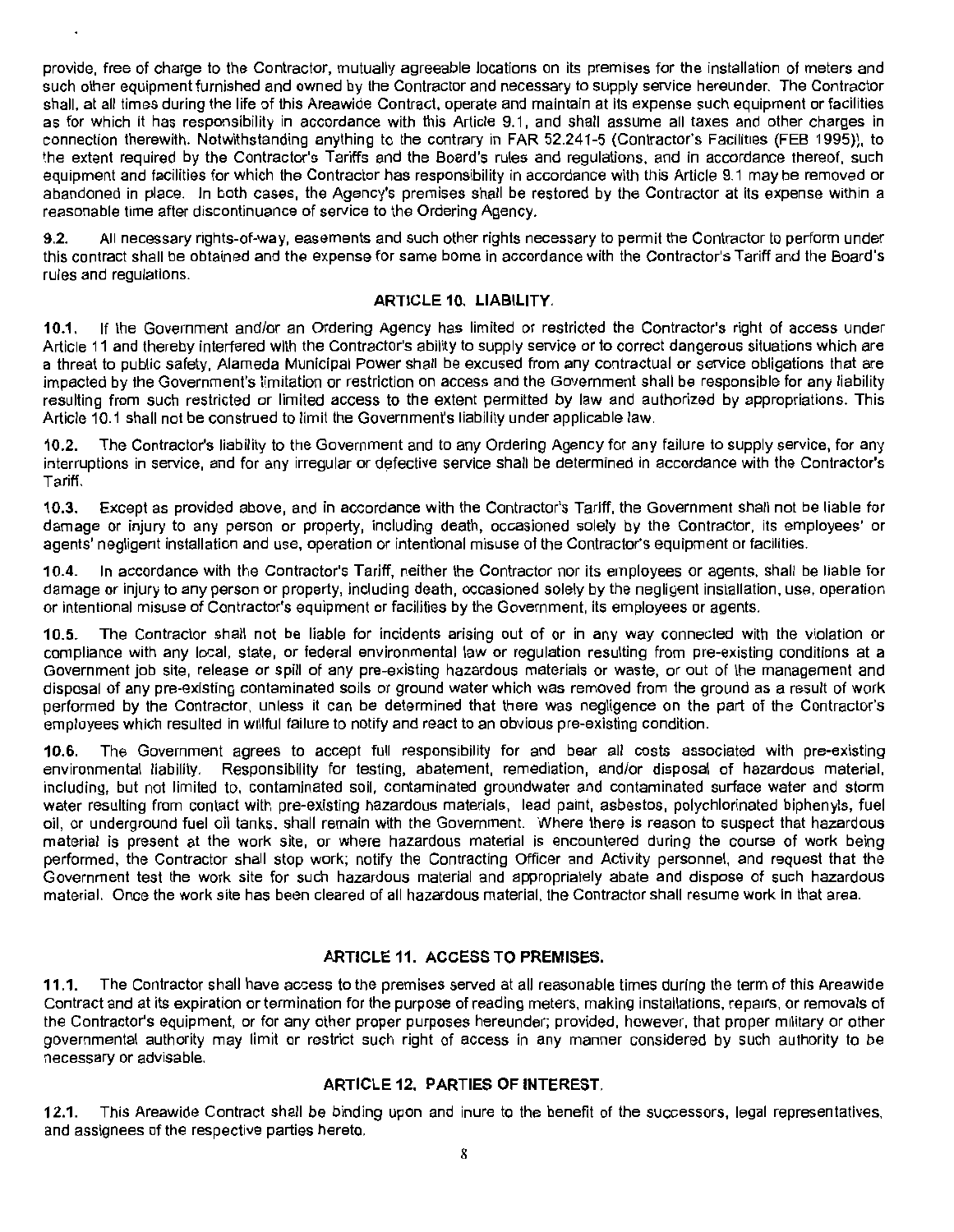12.2. When the Contractor becomes aware that a change in ownership of the Contractor {"change in ownership" for purposes of this Areawide Contract being defined as a sale of more than fifty percent of the outstanding voting stock of the Contractor) or a change in the name of the Contractor has occurred, the Contractor shall notify the Government at the address provided in Article 16.1 within thirty (30) days after the effective date of any such ownership or name change.

# ARTICLE 13. REPRESENTATIONS AND CERTIFICATIONS.

13.1. This Areawide Contract incorporates by reference the representations and certifications made by the Contractor, which shall be filed annually electronically at www.sam.gov.

13.2. The offeror represents that the following persons are authorized to negotiate and execute on its behalf with the U.S. Government in connection with this contract: (List names, titles, e-mail and telephone numbers of the authorized negotiators):

Girish Balachandran, General Manager, balachandran@alamedamp.com, 510-748-3905, Fax 510-748-3975

# ARTICLE 14. SUPPLEMENTAL CLAUSES.

14.1. Clauses and Provisions Incorporated by Reference.

This contract incorporates one or more provisions and contract clauses by reference, with the same force and effect as if they were given in full text. Upon request, the Contracting Officer will make their full text available. The offeror is cautioned that the listed provisions and clauses may include blocks that must be completed by the contractor and/or submitted with its documentation. In lieu of submitting the full text of those provisions and clauses. the contractor may identify the provision and/or clause by paragraph identifier and provide the appropriate information with it's documentation. Also, the full text of the provisions and clauses may be accessed electronically at this/these address(es):

http://www .acquisition.gov

http//:www.acqnet.gov

# FAR REF Federal Acquisition Regulation

| 1.  | 52.203-3  | <b>GRATUITIES (APR 1984)</b>                                                                          |
|-----|-----------|-------------------------------------------------------------------------------------------------------|
| 2.  | 52.203-5  | COVENANT AGAINST CONTINGENT FEES (APR 1984)                                                           |
| 3.  | 52.203-6  | RESTRICTIONS ON SUBCONTRACTOR SALES TO THE GOVERNMENT (SEPT 2006)                                     |
| 4.  | 52.203-7  | ANTI-KICKBACK PROCEDURES (OCT 2010)                                                                   |
| 5.  | 52.203-8  | CANCELLATION, RESCISSION, AND RECOVERY OF FUNDS FOR ILLEGAL OR IMPROPER<br><b>ACTIVITY (JAN 1997)</b> |
| 6.  | 52.203-10 | PRICE OR FEE ADJUSTMENT FOR ILLEGAL OR IMPROPER ACTIVITY (JAN 1997).                                  |
| 7.  | 52.203-11 | CERTIFICATION AND DISCLOSURE REGARDING PAYMENTS TO INFLUENCE CERTAIN                                  |
|     |           | FEDERAL TRANSACTIONS (SEPT 2007)                                                                      |
| 8.  | 52.203-12 | LIMITATION ON PAYMENTS TO INFLUENCE CERTAIN FEDERAL TRANSACTIONS                                      |
|     |           | (OCT 2010)                                                                                            |
| 9.  | 52.204-4  | PRINTED OR COPIED DOUBLE-SIDED ON RECYCLED PAPER (MAY 2011)                                           |
| 10. | 52.204-5  | WOMEN-OWNED BUSINESS (OTHER THAN SMALL BUSINESS) (MAY 1999)                                           |
| 11. | 52.204-9  | PERSONAL IDENTITY VERIFICATION OF CONTRACTOR PERSONNEL (JAN 2011) <sup>1,2</sup>                      |
| 12. | 52.204-7  | CENTRAL CONTRACTOR REGISTRATION (FEB 2012)                                                            |
| 13. | 52.209-6  | PROTECTING THE GOVERNMENT'S INTEREST WHEN SUBCONTRACTING WITH CONTRACTORS                             |
|     |           | DEBARRED, SUSPENDED, OR PROPOSED FOR DEBARMENT (DEC 2010)                                             |
| 14. | 52.215-2  | AUDIT AND RECORDS-NEGOTIATION (OCT 2010) <sup>1</sup>                                                 |
| 15. | 52.215-10 | PRICE REDUCTION FOR DEFECTIVE COST OR PRICING DATA (AUG 2011) <sup>1</sup>                            |
| 16. | 52.215-12 | SUBCONTRACTOR COST OR PRICING DATA (OCT 2010) <sup>1</sup>                                            |
| 17  | 52.215-14 | INTEGRITY OF UNIT PRICES (OCT 2010) <sup>1</sup>                                                      |
| 18. | 52.215-20 | REQUIREMENTS FOR COST OR PRICING DATA OR INFORMATION OTHER THAN COST OR                               |
|     |           | PRICING DATA (OCT 2010) <sup>1</sup>                                                                  |
| 19. | 52.219-8  | UTILIZATION OF SMALL BUSINESS CONCERNS (JAN 2011)                                                     |

9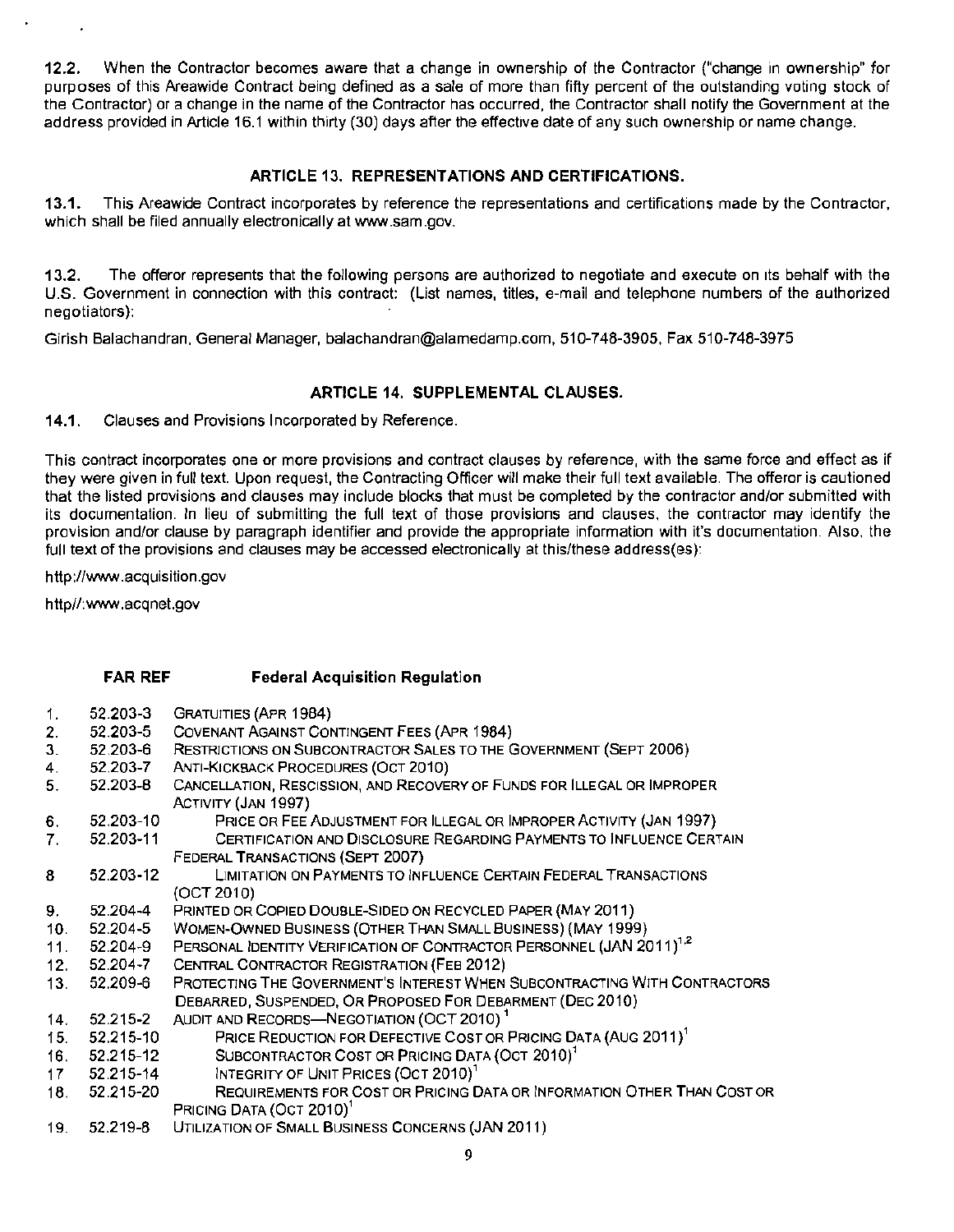| 20. | 52.219-9  | SMALL BUSINESS SUBCONTRACTING PLAN (JAN 2011)                                                                            |
|-----|-----------|--------------------------------------------------------------------------------------------------------------------------|
| 21. | 52.219-16 | LIQUIDATED DAMAGES-SUBCONTRACTING PLAN (JAN 1999)                                                                        |
| 22. | 52.222-3  | CONVICT LABOR (JUNE 2003)                                                                                                |
| 23. | 52.222-21 | PROHIBITION OF SEGREGATED FACILITIES (FEB 1999)                                                                          |
|     |           |                                                                                                                          |
| 24. | 52.222-26 | EQUAL OPPORTUNITY (MAR 2007)                                                                                             |
| 25. | 52.222-35 | EQUAL OPPORTUNITY FOR SPECIAL DISABLED VETERANS, VETERANS OF THE                                                         |
|     |           | VIETNAM ERA, AND OTHER ELIGIBLE VETERANS (SEPT 2010)                                                                     |
| 26. | 52.222-36 | AFFIRMATIVE ACTION FOR WORKERS WITH DISABILITIES (OCT 2010)                                                              |
| 27. | 52.222-37 | EMPLOYMENT REPORTS ON SPECIAL DISABLED VETERANS, VETERANS OF THE<br>VIETNAM ERA, AND OTHER ELIGIBLE VETERANS (SEPT 2010) |
| 28. | 52.222-38 | COMPLIANCE WITH VETERANS' EMPLOYMENT REPORTING REQUIREMENTS<br>(SEPT 2010)                                               |
| 29. | 52.222-50 | COMBATING TRAFFICKING IN PERSONS (FEB 2009)                                                                              |
| 30. | 52,222-54 | <b>EMPLOYMENT ELIGIBILITY VERIFICATION (JUL 2012)</b>                                                                    |
| 31. | 52.223-4  | RECOVERED MATERIAL CERTIFICATION (MAY 2008) <sup>1</sup>                                                                 |
| 32. | 52.223-5  | POLLUTION PREVENTION AND RIGHT-TO-KNOW INFORMATION (MAY 2011)                                                            |
|     |           |                                                                                                                          |
| 33. | 52.223-6  | DRUG-FREE WORKPLACE (MAY 2001)                                                                                           |
| 34. | 52.223-9  | ESTIMATE OF PERCENTAGE OF RECOVERED MATERIAL CONTENT FOR EPA-<br>DESIGNATED ITEMS (MAY 2008) <sup>1,3</sup>              |
|     |           | ENERGY EFFICIENCY IN ENERGY-CONSUMING PRODUCTS (DEC 2007) <sup>1</sup>                                                   |
| 35. | 52.223-15 |                                                                                                                          |
| 36. | 52.223-17 | AFFIRMATIVE PROCUREMENT OF EPA-DESIGNATED ITEMS IN SERVICE AND                                                           |
|     |           | CONSTRUCTION CONTRACTS (MAY 2008) <sup>1</sup>                                                                           |
| 37. | 52.225-13 | RESTRICTIONS ON CERTAIN FOREIGN PURCHASES (JUNE 2008)                                                                    |
| 38. | 52.232-11 | EXTRAS (APR 1984)                                                                                                        |
| 39. | 52.232-17 | INTEREST (OCT 2010)                                                                                                      |
| 40. | 52.232-18 | AVAILABILITY OF FUNDS (APR 1984)                                                                                         |
| 41. | 52.232.19 | AVAILABILITY OF FUNDS FOR THE NEXT FISCAL YEAR (APR 1984) <sup>4</sup>                                                   |
| 42. | 52.232-23 | ASSIGNMENT OF CLAIMS (JAN 1986)                                                                                          |
| 43. | 52.232-25 | PROMPT PAYMENT (OCT 2008) <sup>1</sup>                                                                                   |
| 44. | 52.232-33 | PAYMENT BY ELECTRONIC FUNDS TRANSFER-CENTRAL CONTRACTOR                                                                  |
|     |           | REGISTRATION (OCT 2003)                                                                                                  |
| 45. | 52.232-35 | DESIGNATION OF OFFICE FOR GOVERNMENT RECEIPT OF ELECTRONIC FUNDS                                                         |
|     |           | TRANSFER INFORMATION (MAY 1999) <sup>1,2</sup>                                                                           |
| 46. | 52.232-36 | PAYMENT BY THIRD PARTY (FEB 2010) <sup>2</sup>                                                                           |
| 47. | 52.232-37 | MULTIPLE PAYMENT ARRANGEMENTS (MAY 1999)                                                                                 |
| 48. | 52.233-1  | DISPUTES (JULY 2002)                                                                                                     |
| 49. | 52.233-4  | APPLICABLE LAW FOR BREACH OF CONTRACT CLAIM (OCT 2004)                                                                   |
|     |           | PROTECTION OF EXISTING VEGETATION, STRUCTURES, EQUIPMENT, UTILITIES, AND                                                 |
| 50. | 52.236-9  | IMPROVEMENTS (APR 1984)                                                                                                  |
| 51. | 52.237-2  | PROTECTION OF GOVERNMENT BUILDINGS, EQUIPMENT, AND VEGETATION<br>(APR 1984)                                              |
| 52. | 52.241-2  | ORDER OF PRECEDENCE-UTILITIES (FEB 1995)                                                                                 |
| 53. | 52,241-3  | SCOPE AND DURATION OF CONTRACT (FEB 1995) <sup>4</sup>                                                                   |
| 54. | 52.241-4  | CHANGE IN CLASS OF SERVICE (FEB 1995)                                                                                    |
| 55. | 52.241-5  | <b>CONTRACTOR'S FACILITIES (FEB 1995)</b>                                                                                |
| 56. | 52.241-6  | SERVICE PROVISIONS (FEB 1995) <sup>4</sup>                                                                               |
| 57. | 52.241-7  | CHANGE IN RATES OR TERMS AND CONDITIONS OF SERVICE FOR REGULATED                                                         |
|     |           | SERVICES (FEB 1995)                                                                                                      |
|     |           |                                                                                                                          |
| 58. | 52.241-8  | CHANGE IN RATES OR TERMS AND CONDITIONS OF SERVICE FOR UNREGULATED                                                       |
|     |           | SERVICES (FEB 1995) <sup>1,3</sup>                                                                                       |
| 59. | 52.241-9  | CONNECTION CHARGE (FEB 1995) <sup>2,3</sup>                                                                              |
| 60. | 52.241-9  | CONNECTION CHARGE (ALT I) (FEB 1995) <sup>2,3</sup>                                                                      |
| 61. | 52.241-10 | TERMINATION LIABILITY (FEB 1995) <sup>2,3</sup>                                                                          |
| 62. | 52.241-12 | NONREFUNDABLE, NONRECURRING SERVICE CHARGE (FEB 1995) <sup>2,3</sup>                                                     |
| 63. | 52.242-13 | BANKRUPTCY (JULY 1995)                                                                                                   |
| 64. | 52.243-1  | CHANGES-FIXED PRICE (AUG 1987)                                                                                           |
| 65. | 52.244-5  | COMPETITION IN SUBCONTRACTING (DEC 1996) <sup>1</sup>                                                                    |
| 66. | 52.244-6  | SUBCONTRACTS FOR COMMERCIAL ITEMS (DEC 2010)                                                                             |
| 67. | 52.246-25 | LIMITATION OF LIABILITY-SERVICES (FEB 1997)                                                                              |
|     |           |                                                                                                                          |
|     |           | 10                                                                                                                       |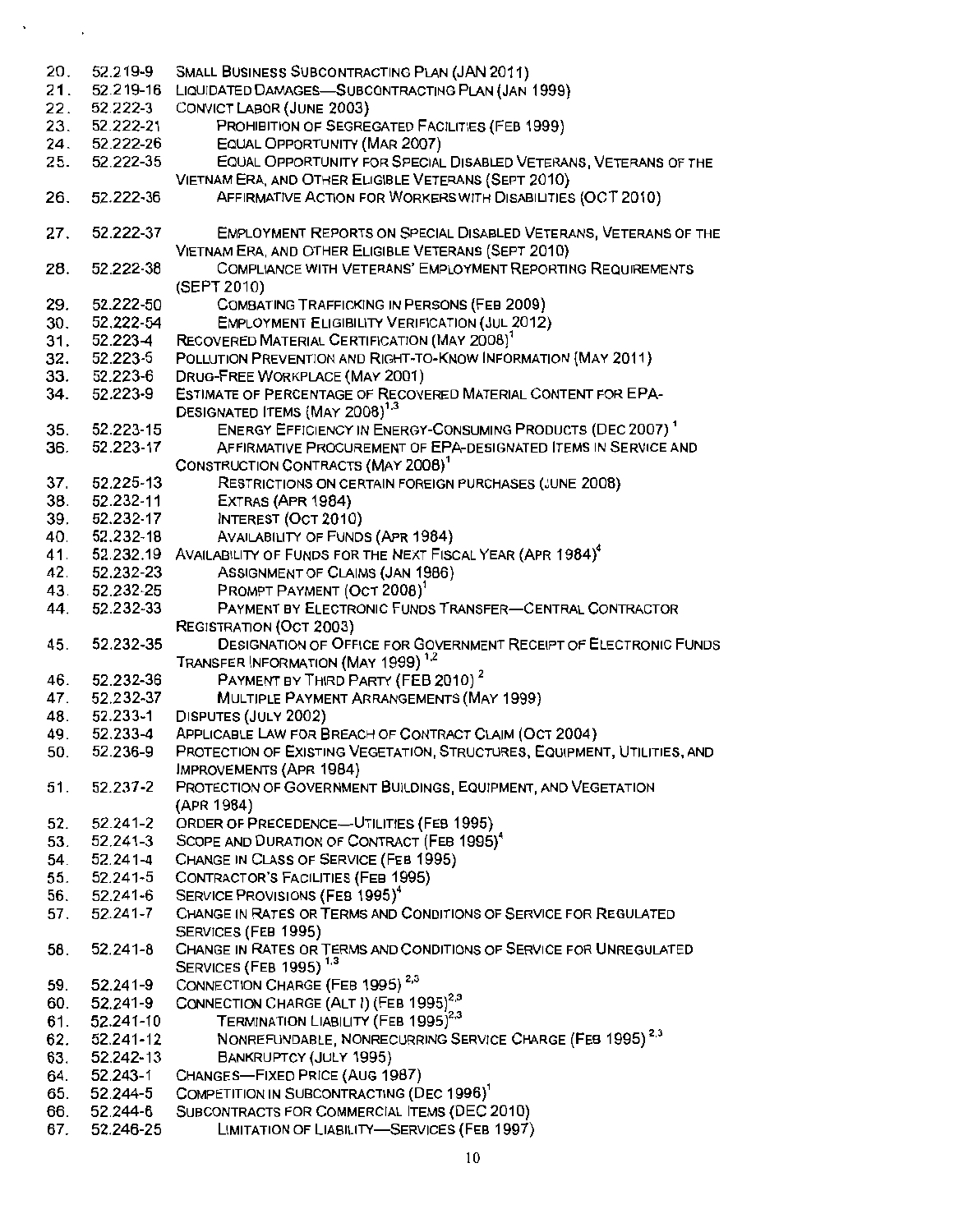- 68. 52.248-1 VALUE ENGINEERING (ALT I) (OCT 2010)<sup>1</sup><br>69. 52.249-4 TERMINATION FOR CONVENIENCE OF THE C
- 69. 52.249-4 TERMINATION FOR CONVENIENCE OF THE GOVERNMENT (SERVICES) {SHORT FORM} {APR 1984)
- 70. 52.249-8 DEFAULT (FIXED-PRICE SUPPLY AND SERVICE) (APR 1984)<sup>1</sup>
- 71. 552.241-70 AVAILABILITY OF FUNDS FOR THE NEXT FISCAL YEAR OR QUARTER (SEPT 2010)
- 72. 552.241-71 DISPUTES {UTILITY CONTRACTS) (AUG 201 0}

 $^1$  INDICATES THAT THE CLAUSE APPLIES TO THE ENERGY MANAGEMENT AUTHORIZATION AND ONLY TO THE EXTENT THAT THE CONTRACTING OFFICER OF THE DELIVERY ORDER DETERMINES THAT THE CLAUSE IS NECESSARY FOR EFFICIENT CONTRACT ADMINISTRATION.

2 INDICATES THAT THE CLAUSE APPLIES TO THE GAS SERVICE AUTHORIZATION AND ONLY TO THE EXTENT THAT THE CONTRACTING OFFICER OF THE DELIVERY ORDER DETERMINES THAT THE CLAUSE IS NECESSARY FOR EFFICIENT CONTRACT ADMINISTRATION.<br><sup>3</sup> The Referenced clause should be included in full text in the authorization for GAS service.

<sup>4</sup> INDICATES THAT THE CLAUSE HAS BEEN INCLUDED WITHIN THE TEXT OF THE AREAWIDE CONTRACT ON A "SUBSTANTIALLY THE SAME" BASIS AS REQUIRED BY SUBPART 41, 501(A) OF THE FEDERAL ACQUISITION REGULATIONS

### 14.2. Repeal of Clauses During Term of Contract.

If, during the term of this Areawide Contract, any of the clauses contained in this Article are repealed, revoked. or dissolved by the Government, then such clauses shall no longer be part of this contract as of the date of such repeal, revocation, or dissolution. The elimination of these clauses by reason of such repeal, revocation, or dissolution shall not affect the continuing validity and effectiveness of the remainder of the Areawide Contract or other clauses referenced in this Article.

14.3. Clauses Incorporated in Full Text.

1. 52.216-1 Type of Contract (APR 1984)

As prescribed in 16.105, complete and insert the following provision:

#### TYPE OF CONTRACT (APR 1984)

The Government contemplates award of a fixed price/requirements contract resulting from this solicitation.

(End of provision)

# 2. 52.222-40 Notification of Employee Rights Under the National Labor Relations Act.

As prescribed in 22.1605, insert the following clause:

NOTIFICATION OF EMPLOYEE RIGHTS UNDER THE NATIONAL LABOR RELATIONS ACT (DEC 2010)

(a) During the term of this contract, the Contractor shall post an employee notice, of such size and in such form, and containing such content as prescribed by the Secretary of Labor, in conspicuous places in and about its plants and offices where employees covered by the National Labor Relations Act engage in activities relating to the performance of the contract, including all places where notices to employees are customarily posted both physically and electronically, in the languages employees speak, in accordance with 29 CFR 471.2 (d) and (f).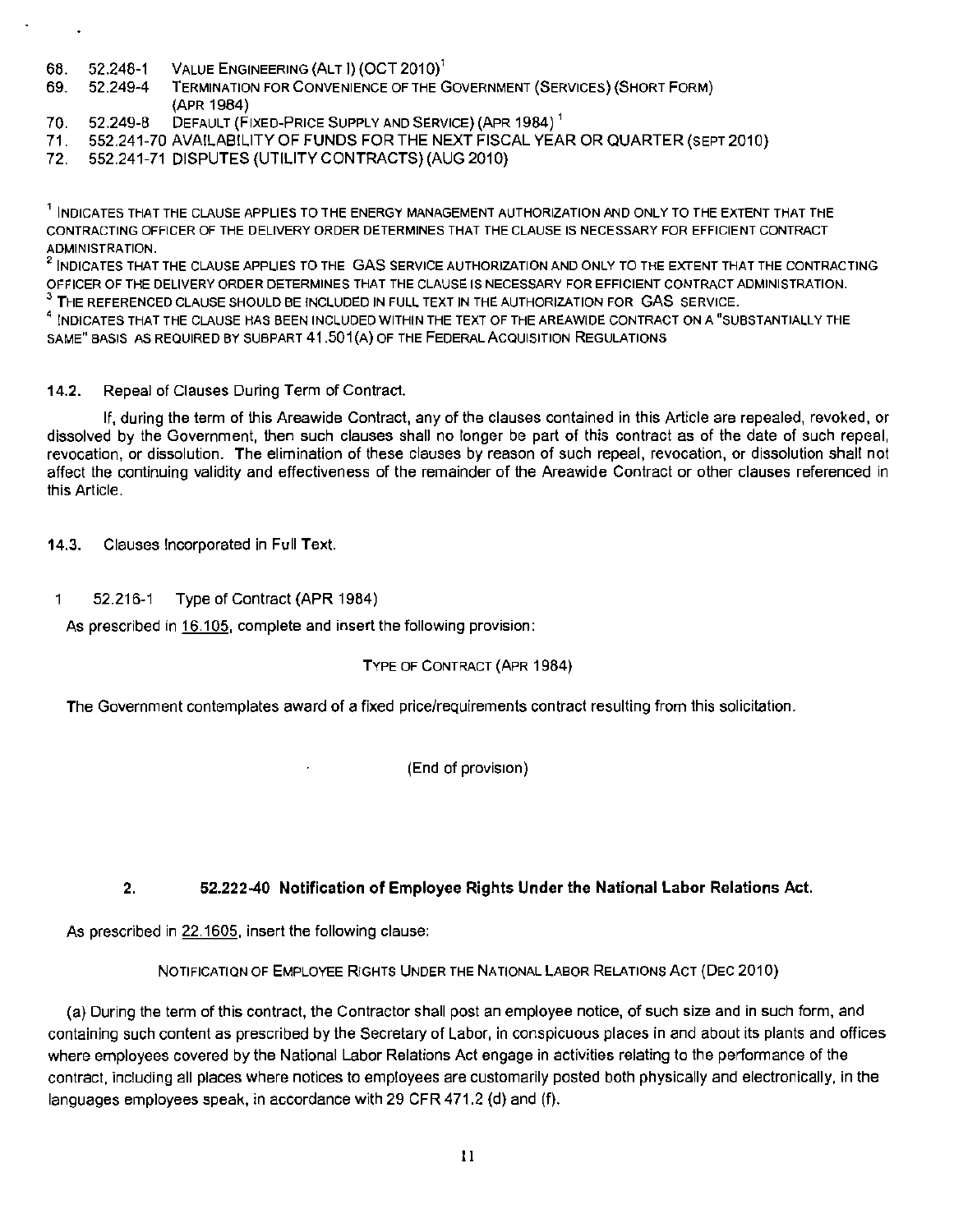(1) Physical posting of the employee notice shall be in conspicuous places in and about the Contractor's plants and offices so that the notice is prominent and readily seen by employees who are covered by the National Labor Relations Act and engage in activities related to the performance of the contract.

(2) If the Contractor customarily posts notices to employees electronically, then the Contractor shall also post the required notice electronically by displaying prominently, on any website that is maintained by the Contractor and is customarily used for notices to employees about terms and conditions of employment, a link to the Department of Labor's website that contains the full text of the poster. The link to the Department's website, as referenced in (b)(3) of this section, must read, "Important Notice about Employee Rights to Organize and Bargain Collectively with Their Employers."

(b) This required employee notice, printed by the Department of labor, may be

(1} Obtained from the Division of Interpretations and Standards, Office of Labor-Management Standards, U.S. Department of Labor, 200 Constitution Avenue, NW., Room N-5609, Washington, DC 20210, (202) 693-0123, or from any field office of the Office of Labor-Management Standards or Office of Federal Contract Compliance Programs;

(2) Provided by the Federal contracting agency if requested;

(3) Downloaded from the Office of Labor-Management Standards Web site at www.dol.gov/olmslregs/compliance/EO 13496.htm; or

(4} Reproduced and used as exact duplicate copies of the Department of Labor's official poster.

(c) The required text of the employee notice referred to in this clause is located at Appendix A, Subpart A, 29 CFR Part 471.

(d} The Contractor shall comply with all provisions of the employee notice and related rules, regulations, and orders of the Secretary of Labor.

(e) In the event that the Contractor does not comply with the requirements set forth in paragraphs (a) through (d) of this clause, this contract may be terminated or suspended in whole or in part, and the Contractor may be suspended or debarred in accordance with 29 CFR 471.14 and subpart 9.4. Such other sanctions or remedies may be imposed as are provided by 29 CFR part 471, which implements Executive Order 13496 or as otherwise provided by law.

(f) Subcontracts.

(1) The Contractor shall include the substance of this clause, including this paragraph (f), in every subcontract that exceeds \$10,000 and will be performed wholly or partially in the United States, unless exempted by the rules, regulations, or orders of the Secretary of Labor issued pursuant to section 3 of Executive Order 13496 of January 30, 2009, so that such provisions will be binding upon each subcontractor.

(2) The Contractor shall not procure supplies or services in a way designed to avoid the applicability of Executive Order 13496 or this clause.

(3) The Contractor shall take such action with respect to any such subcontract as may be directed by the Secretary of Labor as a means of enforcing such provisions, including the imposition of sanctions for noncompliance.

(4) However, if the Contractor becomes involved in litigation with a subcontractor, or is threatened with such involvement. as a result of such direction, the Contractor may request the United States, through the Secretary of Labor, to enter into such litigation to protect the interests of the United States.

(End of clause)

3. 52.241-7 Change in Rates or Terms and Conditions of Service for Regulated Services (FEB 1995)

As prescribed in  $41.501(d)(1)$ , insert a clause substantially the same as the following:

CHANGE IN RATES OR TERMS AND CONDITIONS OF SERVICE FOR REGULATED SERVICES (FEB 1995)

(a) This clause applies to the extent services furnished under this contract are subject to regulation by a regulatory body. The Contractor agrees to give 30 days written notice of (1) the filing of an application for change in rates or terms and conditions of service concurrently with the filing of the application and (2) any changes pending with the regulatory body as of the date of contract award. Such notice shall fully describe the proposed change. If, during the term of this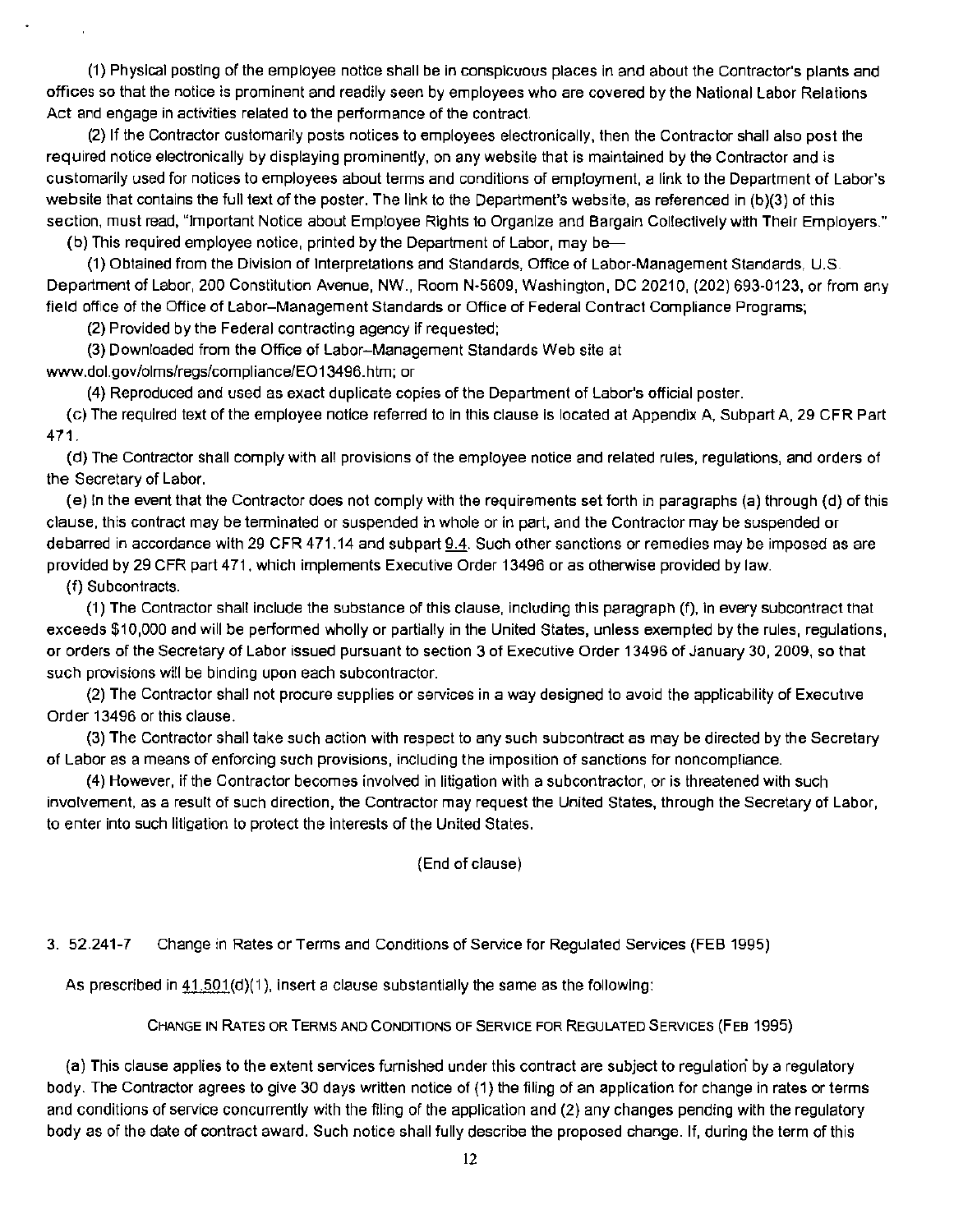contract, the regulatory body having jurisdiction approves any changes, the Contractor shall forward to the Contracting Officer a copy of such changes within 15 days after the effective date thereof. The Contractor agrees to continue furnishing service under this contract in accordance with the amended tariff, and the Government agrees to pay for such service at the higher or lower rates as of the date when such rates are made effective.

{b) The Contractor agrees that throughout the life of this contract the applicable published and unpublished rate schedule(s) shall not be in excess of the lowest cost published and unpublished rate schedule(s) available to any other customers of the same class under similar conditions of use and service.

(c) In the event that the regulatory body promulgates any regulation concerning matters other than rates which affects this contract. the Contractor shall immediately provide a copy to the Contracting Officer. The Government shall not be bound to accept any new regulation inconsistent with Federal laws or regulations.

(d) Any changes to rates or terms and conditions of service shall be made a part of this contract by the issuance of a contract modification unless otherwise specified in the contract. The effective date of the change shall be the effective date by the regulatory body. Any factors not governed by the regulatory body will have an effective date as agreed to by the parties.

(End of clause)

NOTE: Insert language prescribed in 41.501(d)(1).

4. 52.252-1 Solicitation Provisions Incorporated by Reference (FEB 1998) As prescribed in  $52.107(a)$ , insert the following provision:

#### SOLICITATION PROVISIONS INCORPORATED BY REFERENCE {FEB 1998)

5. The requirements of the Disputes clause at Federal Acquisition Regulation (FAR) 52.233-1 are supplemented to provide that matters involving the interpretation of tariffed retail rates, tariff rate schedules, and tariffed terms provided under this contract are subject to the jurisdiction and regulation of the utility rate commission having jurisdiction.

{End of Clause)

14.4. State Taxes.

The contract price excludes all State and local taxes levied on or measured by the contract or sales price of the services or completed supplies furnished under this contract. The Government agrees either to pay the amount of the state or local taxes to the Contractor or provide evidence necessary to sustain an exemption from such taxes.

# ARTICLE 15. SMALL BUSINESS SUBCONTRACTING PLAN

15.1. Attached hereto and made a part hereof by reference is a SUBCONTRACTING PLAN FOR SMALL BUSINESS CONCERNS, SMALL BUSINESS CONCERNS OWNED AND CONTROLLED BY SOCIALLY & ECONOMICALLY DISADVANTAGED INDIVIDUALS, HUB ZONE BUSINESS CONCERNS, WOMAN OWNED SMALL BUSINESS CONCERNS, VETERAN-OWNED SMALL BUSINESSES CONCERNS AND DISABLED VETERAN-OWNED BUSINESSES negotiated between the Contractor and the Government, which is applicable on a company wide basis pursuant to the requirements of 15 U.S.C. 637(d). The Contractor expressly understands that this subcontracting plan is an annual plan and hereby agrees to submit a new subcontracting plan by November 30<sup>th</sup> of each year during the life of this Contract.

15.2. Information and announcements concerning current developments in the GSA Small Business Subcontracting Program are available on the GSA Energy Division web site accessible via http://www.gsa.gov/energy.

#### ARTICLE 16. NOTICES

16.1. Unless specifically provided otherwise, all notices required to be provided to the Government under this Areawide Contract shall be mailed to: U. S. General Services Administration, PBS, Office of Facilities Management and Services Program; Director, Energy Division, 1800 F Street, NW Room 5116, Washington, DC 20405.

16.2. All inquiries and notices to the Contractor regarding this Areawide Contract shall be mailed to: Girish Balachandran, General Manager, Alameda Municipal Power, 2000 Grand Street, Alameda, California 94501-0263, 510 748-3905, balachandran@alamedamp.com, or to such other person as the Contractor may hereafter designate in writing.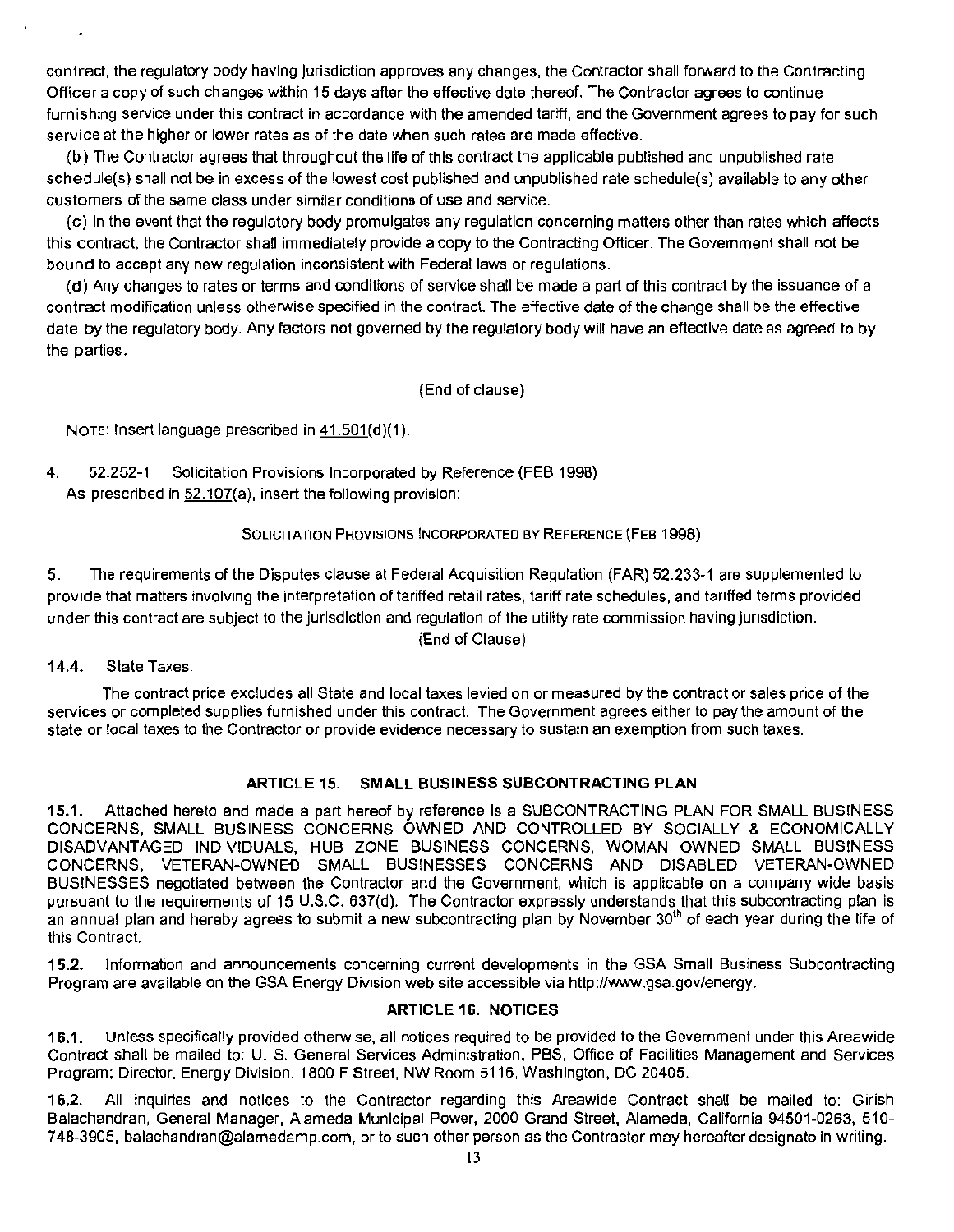16.3. The Ordering Agency shall provide GSA with a copy of all fully executed Exhibit "B" Authorizations for Energy Management Service including any applicable attachments at the address provided in Article 16.1.

#### ARTICLE 17. REPORTING

The Contractor shall provide, as prescribed and directed by the Contracting Officer, an annual report on Subcontracting Plan Achievements (contract awards to small businesses), in accordance with the approved subcontracting plan for small business concerns and small business concerns owned and controlled by socially and economically disadvantaged individuals by October 30 of each year during the life of this Areawide Contract. The report shall be submitted electronically utilizing the Small Business Administration's Electronic Subcontracting Reporting System. The website address of the system can be found at http://www.esrs.gov.

# ARTICLE 18. UTILITY ENERGY SERVICE CONTRACTS.

18.1. Measurement and Verification: Energy Conservation Measures (ECM) will not be normally considered unless a net overall energy usage or cost reduction can be demonstrated and verified. Verification standards for energy projects are established in the M&V Guidelines: Measurement and Verification for Federal Energy Management Projects, published by the Department of Energy's Federal Energy Management Program (FEMP).

18.2. Unless otherwise provided by law, the following provisions shall apply to Energy Management Services:

(a) Payment for energy conservation measures, when authorized as an Energy Management Service (EMS), shall be equal to the direct cost of capital or financing amortized over a negotiated payment term commencing on the date of acceptance of the completed installation;

(b) The payment term for Authorizations involving energy conservation measures shall be calculated to enable the Ordering Agency's payment(s) to be lower than the estimated cost savings to be realized from its implementation. In no event, however, shall this term exceed 60% of the useful life of the equipment and material to be installed.

18.3. Subcontracting: The Contractor may perform any or all of its requested services through subcontractors, including its unregulated affiliates. ECM subcontractors shall be competitively selected in accordance with FAR 52.244-5 (Article 14.1-65 herein). Subcontractor selection shall be based on cost, experience, past performance and other such factors as the Contractor and the Ordering Agency may mutually deem appropriate and reasonably related to the Government's minimum requirements. Upon request by the Government, the Contractor shall make available to the contracting officer all documents related to the selection of a subcontractor. In no event shall the service be provided by subcontractors listed as excluded from Federal Procurement Programs maintained by GSA pursuant to 48 C.F.R. 9.404 (Article 14.1-13 herein).

18.4. For all Authorizations involving Energy Conservation Measures, it is desirable to have a Warranty Clause that addresses the specific needs and requirements of the work being performed and equipment that is to be provided by the Contractor, however, in the absence of a Warranty Clause in the Authorization the following language will serve as the default Clause:

The Company shall pass through to the Agency all warranties on equipment installed or provided by it or its subcontractors on Government property with the following representation:

ALAMEDA MUNICIPAL POWER ACKNOWLEDGES THAT THE UNITED STATES OF AMERICA WILL OWN OR LEASE THE EQUIPMENT AND/OR MATERIALS BEING INSTALLED OR SUPPLIED HEREUNDER, AND, ACCORDINGLY, AGREES THAT ALL WARRANTIES SET FORTH HEREIN, OR OTHERWISE PROVIDED BY LAW IN FAVOR OF ALAMEDA MUNICIPAL POWER SHALL INURE ALSO TO THE BENEFIT OF THE UNITED STATES AND THAT ALL CLAIMS ARISING FROM ANY BREACH OF SUCH WARRANTIES OR AS A RESULT OF DEFECTS IN OR REPAIRS TO SUCH EQUIPMENT OR SUPPLIES MAY BE ASSERTED AGAINST MUNICIPAL POWER OR MANUFACTURER DIRECTLY BY THE UNITED STATES.

18.5. The Ordering Agency shall submit to GSA a copy of all preliminary energy audit results or energy conservation measure analysis for review and approval. Upon written approval of the aforementioned information, the Ordering Agency may negotiate Task Orders with the Contractor for the implementation of the energy conservation measures described in the preliminary documents. The Ordering Agency shall provide GSA with copies of fully executed Exhibit "B" Authorizations for Energy Management Service resulting from approved energy audits. including any applicable attachments, at the address provided in Article 16.1.

18.6. Contractor's Responsibilities under Contract for Energy Management Services provided under this Contract: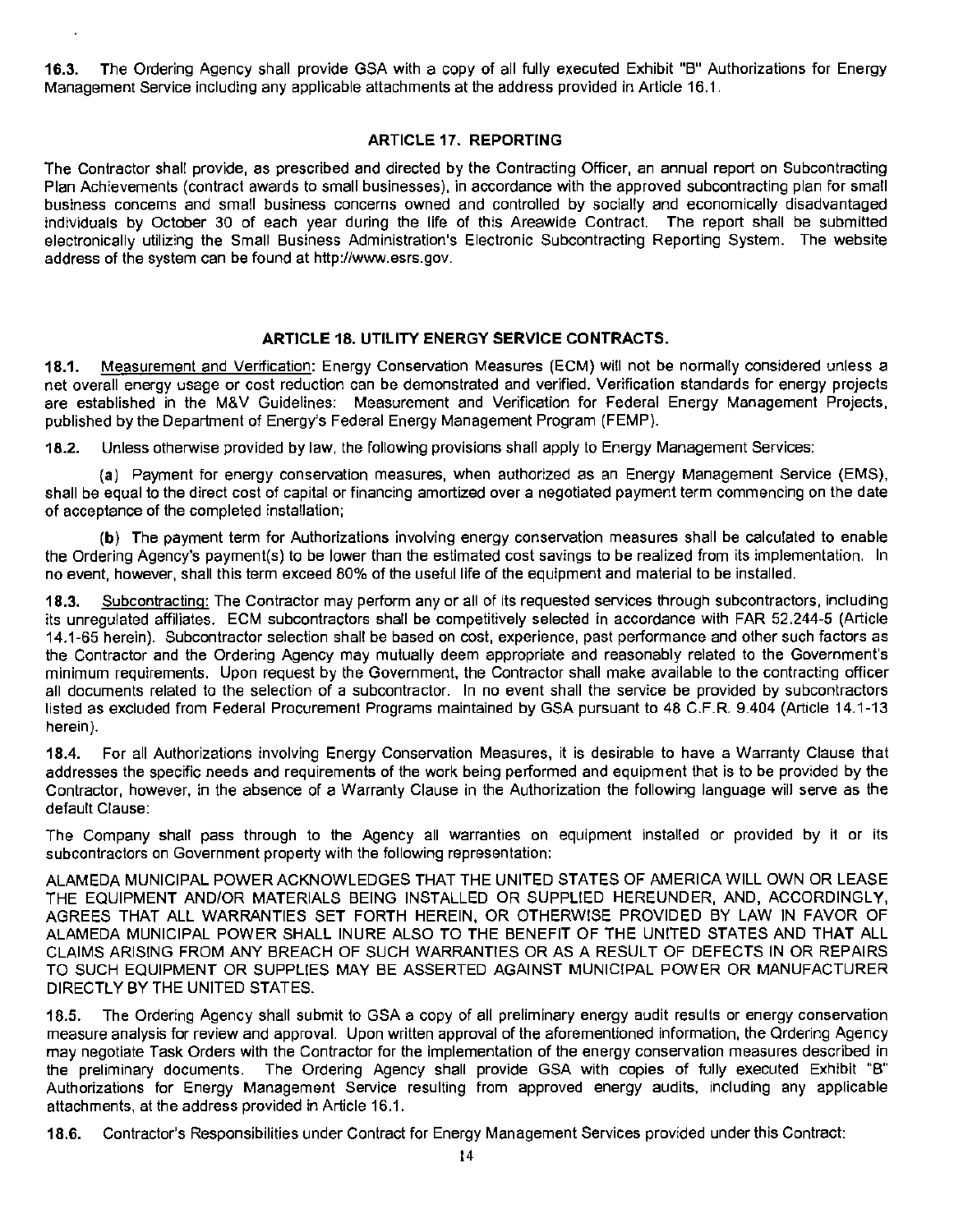(a) The Contractor shall not provide Energy Management Services to Federal facilities under this Agreement unless the facility is a current customer of the Contractor or a prospective customer of the Contractor that is located within a geographic area that the Contractor is authorized to serve.

(b) The work that is to be performed under the Energy Management Service contract shall be limited to work resulting in a direct reduction in energy usage (see Article 1.1(i)) and any modifications or repairs that are necessary as a direct result of the installation of the Energy Conservation Measure.

#### **18.7.** Guaranteed Savings and Scoring of UESC's by the Ordering Agency(ies):

UESC's that meet the definition of "Energy Management Service" ("EMS") prescribed in Article 1.1 (k) of this Areawide Contract, and which follow the guidance prescribed in OMB Memoranda M-12-21 and M-98-13, may be scored for budgetary purposes by the Ordering Agency(ies) on an annual basis if the UESC requires:

- (a) Energy savings performance assurances or quarantees of the savings to be generated by improvements, which must cover the full cost of the Federal investment for the improvements;
- (b) Measurement and verification (M&V) of savings through commissioning and retro-commissioning; and
- (c) Competition or an alternatives analysis as part of the selection process prior to entering into a UESC

# **ARTICLE 19. MISCELLANEOUS.**

**19.1.** Contract administration: The Ordering Agency shall assist in the day-to-day administration of the utility service being provided to it under an Authorization.

**19.2.** Anti-Deficiency: Unless otherwise authorized by Public Law or Federal Regulation, nothing contained herein shall be construed as binding the Government to expend, in any one fiscal year, any sum in excess of the appropriation made by Congress for that fiscal year in furtherance of the matter of the contract or to involve the Government in an obligation for the future expenditure of monies before an appropriation is made (Anti-Deficiency Act, 31 U.S.C. 1341(a)(1)(A).

**19.3.** Obligation to Serve: Nothing contained in this Contract shall obligate the Contractor to take any action which it may consider to be detrimental to its obligations as a public utility.

**19.4.** Term of Authorizations: It is recognized that during the life of this Contract. situations and/or requirements may arise where it may be desirable that the term of service to an Ordering Agency's facility extend beyond the term of this Contract. In such event, the particular Authorization involved may specify a term extending beyond the term of this Contract, provided that it is within the contracting authority of the Ordering Agency and appropriate termination liability provisions have been negotiated between the Contractor and Ordering Agency to address unamortized balances for connection charges and/or financing charges associated with energy management service projects.

**19.5.** Indemnification: Any indemnification language contained in standard form agreements executed between the Ordering Agency and the Contractor shall be binding upon the Federal Government only to the extent authorized by opinions of the Government Accountability Office and the Federal Torts Claims Act.

**19.6.** Waiver of Sovereign Immunity: Any language contained in standard form agreements executed between the Ordering Agency and the Contractor shall not be construed to waive the federal government's sovereign immunity, and may not be applicable where the federal government's sovereign immunity has not otherwise been waived by statutory law.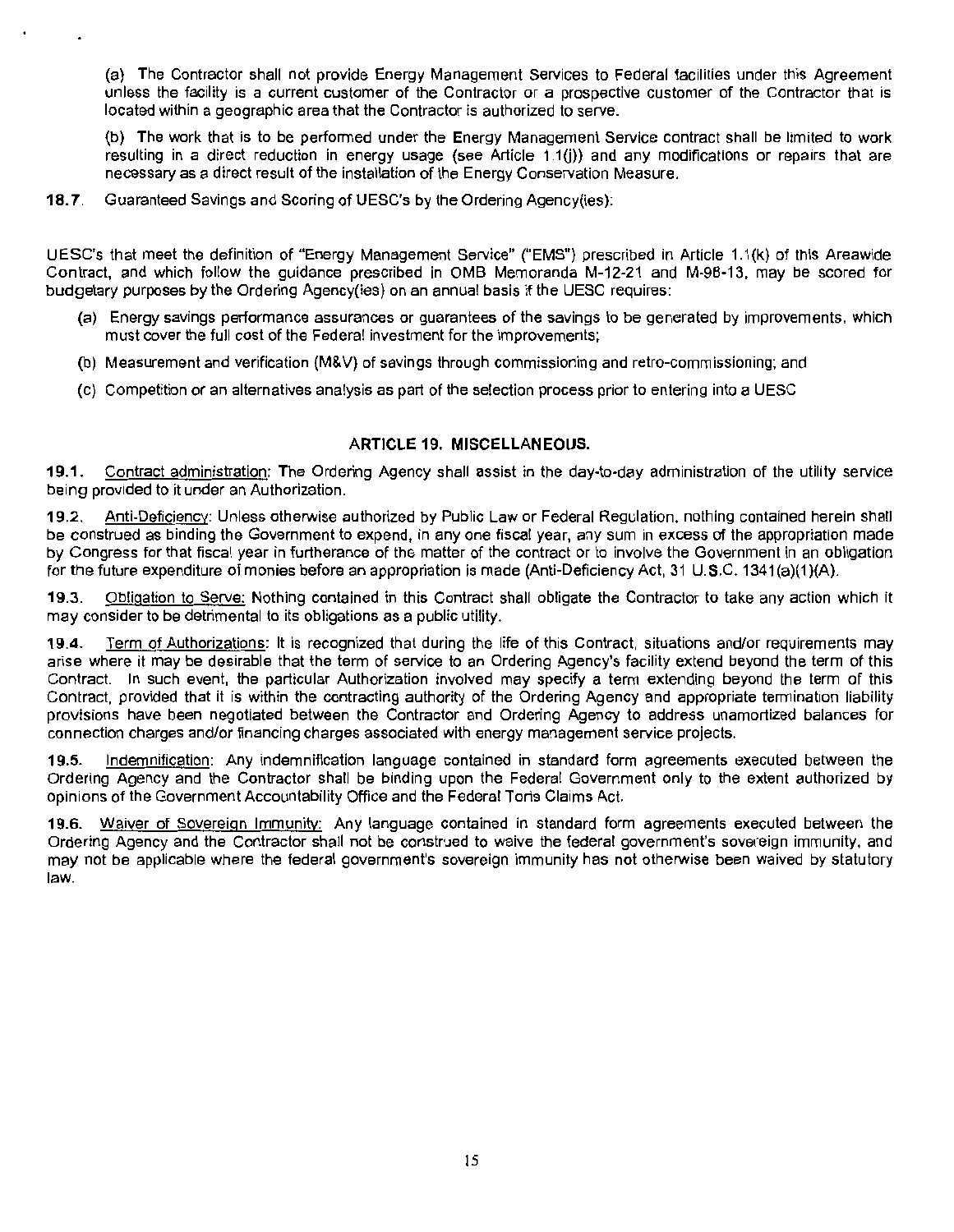IN WITNESS WHEREOF, the parties have executed this contract as of the day and the year first above written.

**UNITED STATES OF AMERICA**  Acting through the Administrator of General Services

By Suide Scotlering Collering

GSA, PBS, Energy Division

ATTEST:

By: SA, PBS, Energy Division

ALAMEDA MUNICIPAL POWER

By: Lema **PTfle** 

ATTEST:

By: Title: EXEC

**Approved aa to Form** 

Tern Janet C. Kern City Attorney

16